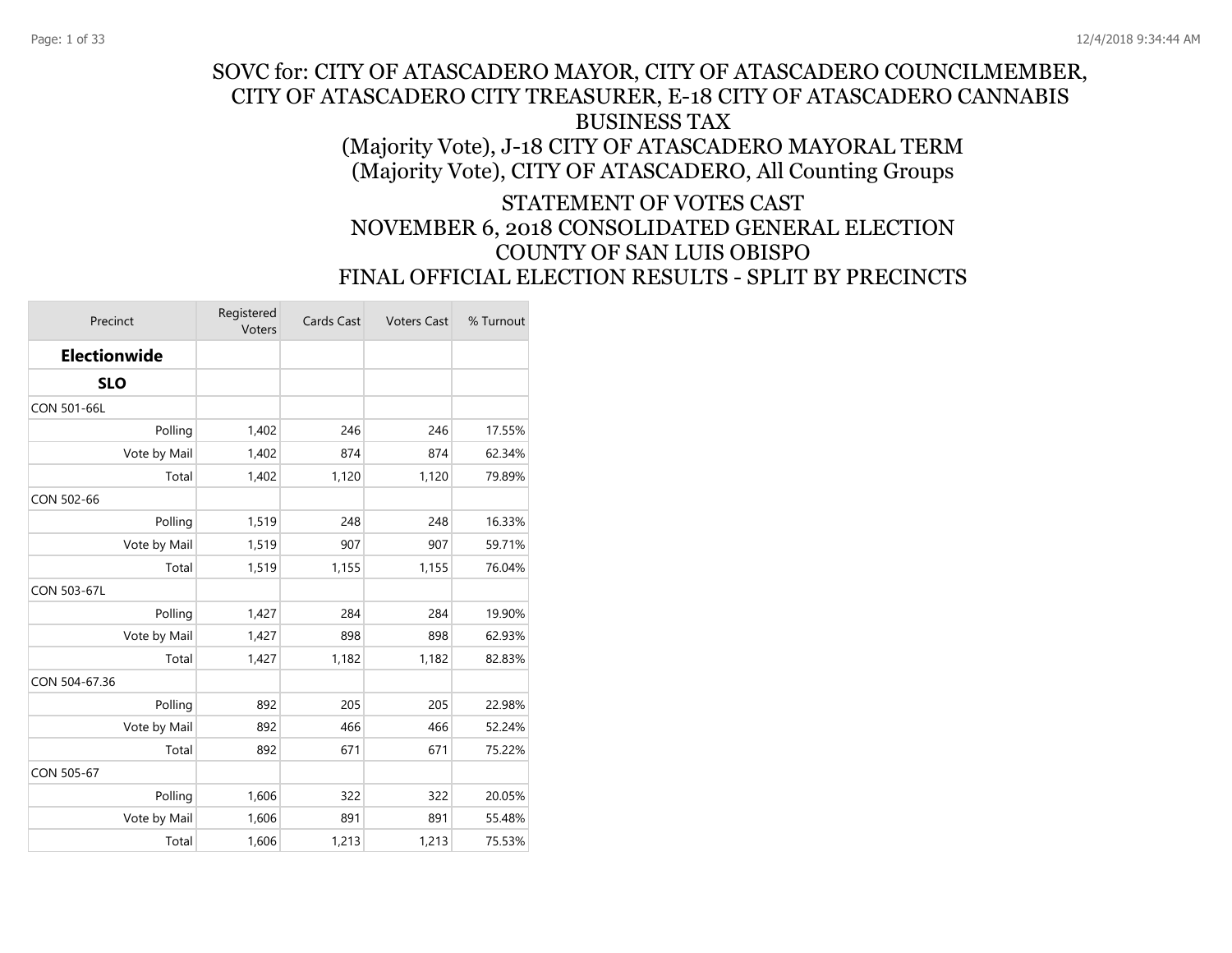| Precinct       | Registered<br>Voters | Cards Cast | <b>Voters Cast</b> | % Turnout |
|----------------|----------------------|------------|--------------------|-----------|
| CON 506-67.36  |                      |            |                    |           |
| Polling        | 877                  | 179        | 179                | 20.41%    |
| Vote by Mail   | 877                  | 472        | 472                | 53.82%    |
| Total          | 877                  | 651        | 651                | 74.23%    |
| CON 507-68L.36 |                      |            |                    |           |
| Polling        | 920                  | 213        | 213                | 23.15%    |
| Vote by Mail   | 920                  | 437        | 437                | 47.50%    |
| Total          | 920                  | 650        | 650                | 70.65%    |
| CON 508-66     |                      |            |                    |           |
| Polling        | 1,042                | 181        | 181                | 17.37%    |
| Vote by Mail   | 1,042                | 579        | 579                | 55.57%    |
| Total          | 1,042                | 760        | 760                | 72.94%    |
| CON 509-66.36  |                      |            |                    |           |
| Polling        | 1,086                | 198        | 198                | 18.23%    |
| Vote by Mail   | 1,086                | 599        | 599                | 55.16%    |
| Total          | 1,086                | 797        | 797                | 73.39%    |
| CON 510-69L.36 |                      |            |                    |           |
| Polling        | 1,011                | 209        | 209                | 20.67%    |
| Vote by Mail   | 1,011                | 555        | 555                | 54.90%    |
| Total          | 1,011                | 764        | 764                | 75.57%    |
| CON 511-69.36  |                      |            |                    |           |
| Polling        | 980                  | 224        | 224                | 22.86%    |
| Vote by Mail   | 980                  | 490        | 490                | 50.00%    |
| Total          | 980                  | 714        | 714                | 72.86%    |
| CON 512-70L.36 |                      |            |                    |           |
| Polling        | 984                  | 189        | 189                | 19.21%    |
| Vote by Mail   | 984                  | 459        | 459                | 46.65%    |
| Total          | 984                  | 648        | 648                | 65.85%    |
| CON 513-70.36  |                      |            |                    |           |
| Polling        | 1,034                | 185        | 185                | 17.89%    |
| Vote by Mail   | 1,034                | 479        | 479                | 46.32%    |
| Total          | 1,034                | 664        | 664                | 64.22%    |
| CON 514-68.36  |                      |            |                    |           |
| Polling        | 1,084                | 238        | 238                | 21.96%    |
| Vote by Mail   | 1,084                | 535        | 535                | 49.35%    |
| Total          | 1,084                | 773        | 773                | 71.31%    |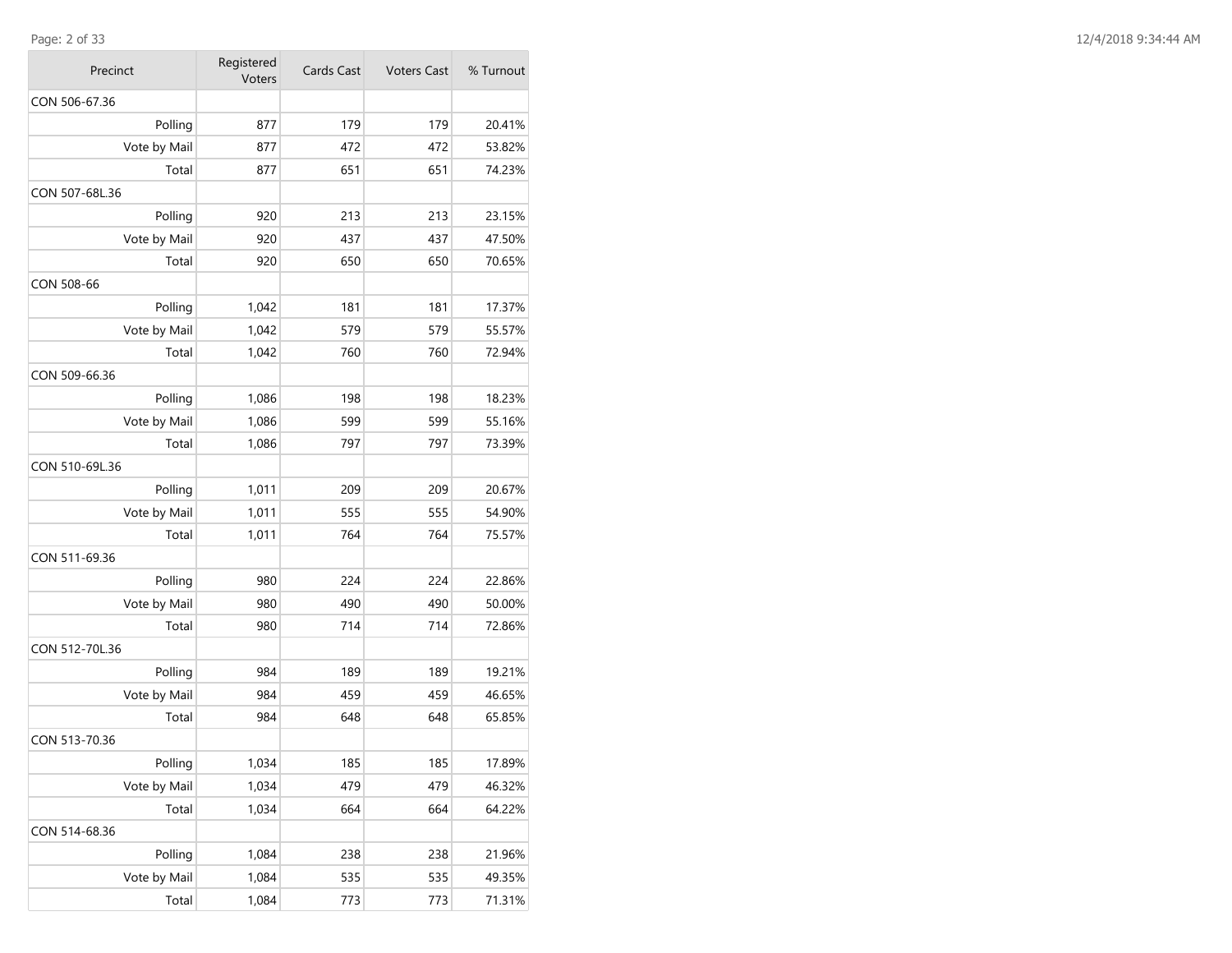| Precinct             | Registered<br>Voters | Cards Cast | <b>Voters Cast</b> | % Turnout |
|----------------------|----------------------|------------|--------------------|-----------|
| CON 515-71L.36       |                      |            |                    |           |
| Polling              | 1,140                | 163        | 163                | 14.30%    |
| Vote by Mail         | 1,140                | 620        | 620                | 54.39%    |
| Total                | 1,140                | 783        | 783                | 68.68%    |
| CON 516-72L.36       |                      |            |                    |           |
| Polling              | 1,661                | 311        | 311                | 18.72%    |
| Vote by Mail         | 1,661                | 807        | 807                | 48.59%    |
| Total                | 1,661                | 1,118      | 1,118              | 67.31%    |
| SLO - Total          | 18,665               | 13,663     | 13,663             | 73.20%    |
| Electionwide - Total | 18,665               | 13,663     | 13,663             | 73.20%    |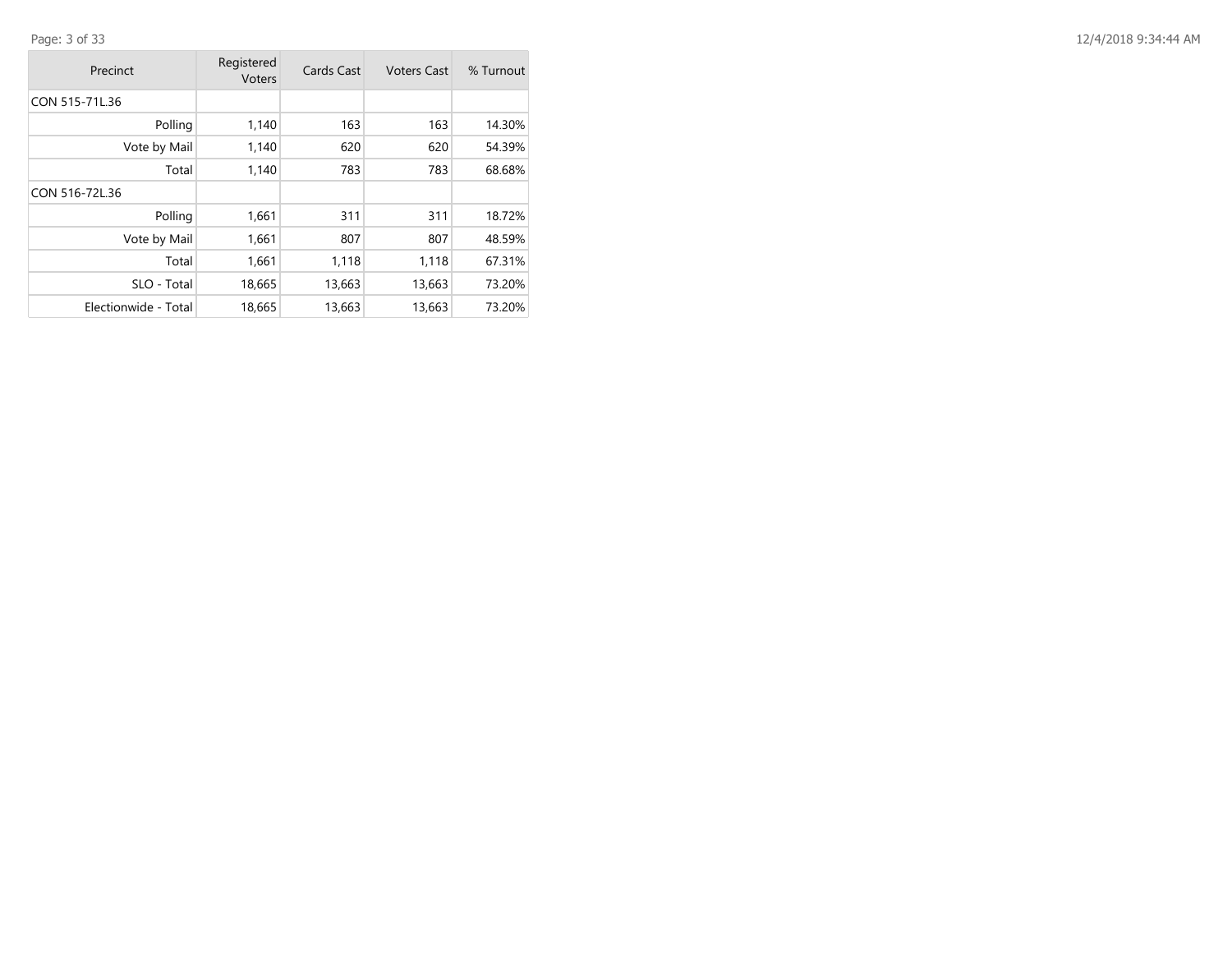$\sim$ 

# **CITY OF ATASCADERO MAYOR (Vote for 1)**

| Precinct       | <b>Times Cast</b> | Registered<br>Voters | Undervotes | Overvotes        |
|----------------|-------------------|----------------------|------------|------------------|
| Electionwide   |                   |                      |            |                  |
| <b>SLO</b>     |                   |                      |            |                  |
| CON 501-66L    |                   |                      |            |                  |
| Polling        | 246               | 1,402                | 56         | $\mathbf 0$      |
| Vote by Mail   | 874               | 1,402                | 224        | $\boldsymbol{0}$ |
| Total          | 1,120             | 1,402                | 280        | $\mathbf 0$      |
| CON 502-66     |                   |                      |            |                  |
| Polling        | 248               | 1,519                | 69         | $\mathbf 0$      |
| Vote by Mail   | 907               | 1,519                | 250        | $\mathbf 0$      |
| Total          | 1,155             | 1,519                | 319        | $\boldsymbol{0}$ |
| CON 503-67L    |                   |                      |            |                  |
| Polling        | 284               | 1,427                | 84         | $\mathbf 0$      |
| Vote by Mail   | 898               | 1,427                | 233        | $\mathbf 0$      |
| Total          | 1,182             | 1,427                | 317        | 0                |
| CON 504-67.36  |                   |                      |            |                  |
| Polling        | 205               | 892                  | 41         | $\pmb{0}$        |
| Vote by Mail   | 466               | 892                  | 128        | $\boldsymbol{0}$ |
| Total          | 671               | 892                  | 169        | $\mathbf 0$      |
| CON 505-67     |                   |                      |            |                  |
| Polling        | 322               | 1,606                | 90         | $\mathbf 0$      |
| Vote by Mail   | 891               | 1,606                | 232        | $\boldsymbol{0}$ |
| Total          | 1,213             | 1,606                | 322        | $\mathbf 0$      |
| CON 506-67.36  |                   |                      |            |                  |
| Polling        | 179               | 877                  | 41         | $\pmb{0}$        |
| Vote by Mail   | 472               | 877                  | 110        | $\mathbf 0$      |
| Total          | 651               | 877                  | 151        | $\mathbf 0$      |
| CON 507-68L.36 |                   |                      |            |                  |
| Polling        | 213               | 920                  | 50         | $\boldsymbol{0}$ |
| Vote by Mail   | 437               | 920                  | 117        | $\mathbf 0$      |
| Total          | 650               | 920                  | 167        | $\mathbf 0$      |

| Precinct            | HEATHER<br>MORENO |         | Write-in       |       | <b>Total Votes</b> |
|---------------------|-------------------|---------|----------------|-------|--------------------|
| <b>Electionwide</b> |                   |         |                |       |                    |
| <b>SLO</b>          |                   |         |                |       |                    |
| <b>CON 501-66L</b>  |                   |         |                |       |                    |
| Polling             | 190               | 100.00% | 0              | 0.00% | 190                |
| Vote by Mail        | 650               | 100.00% | $\mathbf 0$    | 0.00% | 650                |
| Total               | 840               | 100.00% | $\overline{0}$ | 0.00% | 840                |
| CON 502-66          |                   |         |                |       |                    |
| Polling             | 179               | 100.00% | 0              | 0.00% | 179                |
| Vote by Mail        | 657               | 100.00% | $\mathbf 0$    | 0.00% | 657                |
| Total               | 836               | 100.00% | $\mathbf 0$    | 0.00% | 836                |
| <b>CON 503-67L</b>  |                   |         |                |       |                    |
| Polling             | 200               | 100.00% | 0              | 0.00% | 200                |
| Vote by Mail        | 665               | 100.00% | 0              | 0.00% | 665                |
| Total               | 865               | 100.00% | $\overline{0}$ | 0.00% | 865                |
| CON 504-67.36       |                   |         |                |       |                    |
| Polling             | 164               | 100.00% | 0              | 0.00% | 164                |
| Vote by Mail        | 338               | 100.00% | $\mathbf 0$    | 0.00% | 338                |
| Total               | 502               | 100.00% | $\overline{0}$ | 0.00% | 502                |
| CON 505-67          |                   |         |                |       |                    |
| Polling             | 232               | 100.00% | 0              | 0.00% | 232                |
| Vote by Mail        | 659               | 100.00% | $\mathbf 0$    | 0.00% | 659                |
| Total               | 891               | 100.00% | $\mathbf 0$    | 0.00% | 891                |
| CON 506-67.36       |                   |         |                |       |                    |
| Polling             | 138               | 100.00% | 0              | 0.00% | 138                |
| Vote by Mail        | 362               | 100.00% | 0              | 0.00% | 362                |
| Total               | 500               | 100.00% | $\mathbf 0$    | 0.00% | 500                |
| CON 507-68L.36      |                   |         |                |       |                    |
| Polling             | 163               | 100.00% | 0              | 0.00% | 163                |
| Vote by Mail        | 320               | 100.00% | $\mathbf 0$    | 0.00% | 320                |
| Total               | 483               | 100.00% | $\mathbf 0$    | 0.00% | 483                |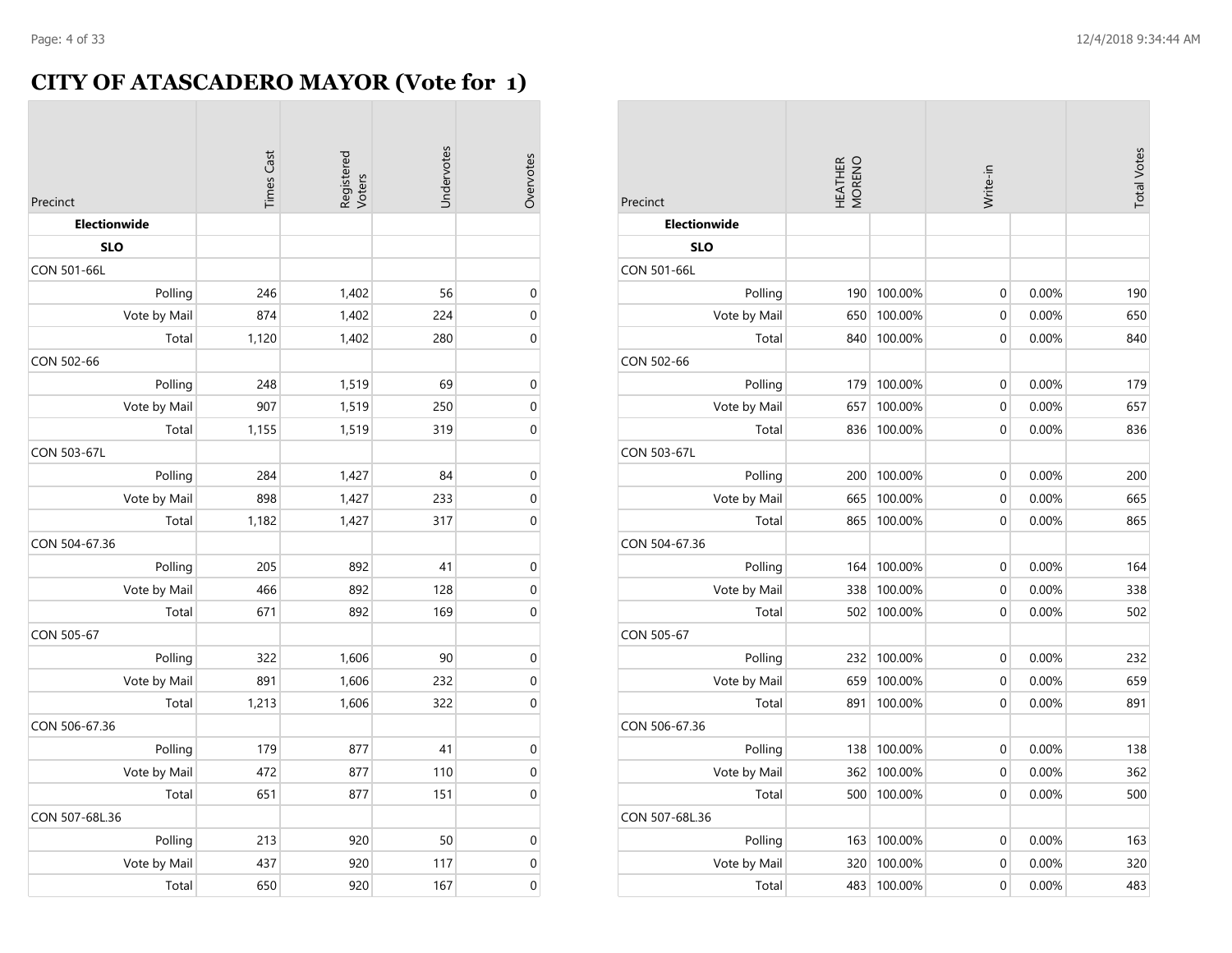| Precinct            | inresolv-      |
|---------------------|----------------|
| <b>Electionwide</b> |                |
| <b>SLO</b>          |                |
| CON 501-66L         |                |
| Polling             | 0              |
| Vote by Mail        | 0              |
| Total               | 0              |
| CON 502-66          |                |
| Polling             | 0              |
| Vote by Mail        | $\overline{0}$ |
| Total               | 0              |
| CON 503-67L         |                |
| Polling             | 0              |
| Vote by Mail        | 0              |
| Total               | 0              |
| CON 504-67.36       |                |
| Polling             | 0              |
| Vote by Mail        | 0              |
| Total               | $\Omega$       |
| CON 505-67          |                |
| Polling             | 0              |
| Vote by Mail        | 0              |
| Total               | 0              |
| CON 506-67.36       |                |
| Polling             | 0              |
| Vote by Mail        | 0              |
| Total               | 0              |
| CON 507-68L.36      |                |
| Polling             | 0              |
| Vote by Mail        | 0              |
| Total               | 0              |

the property of the

 $\sim$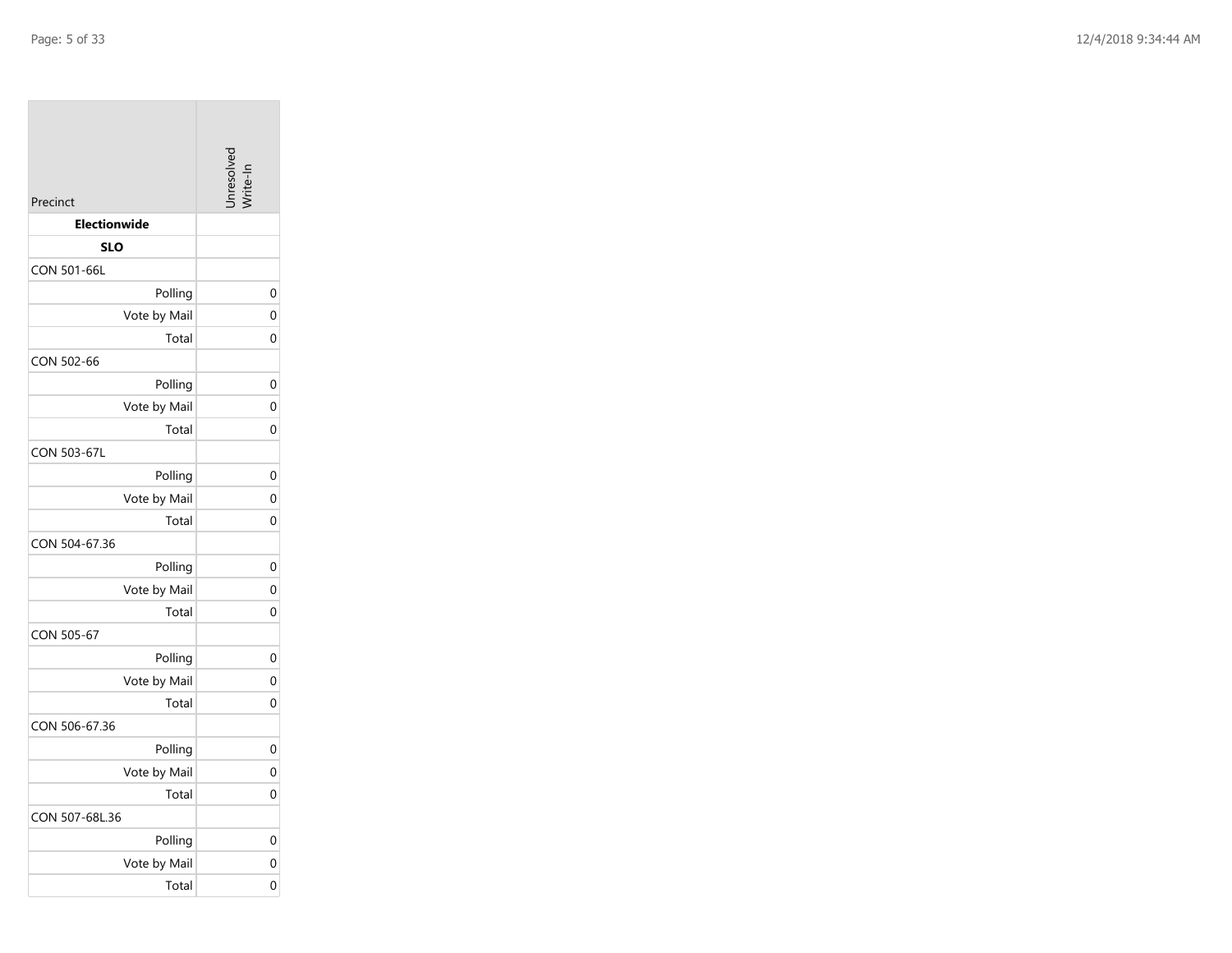$\mathcal{L}^{\text{max}}$ 

|                | <b>Times Cast</b> | Registered<br>Voters | Undervotes | Overvotes        |
|----------------|-------------------|----------------------|------------|------------------|
| Precinct       |                   |                      |            |                  |
| CON 508-66     |                   |                      |            |                  |
| Polling        | 181               | 1,042                | 45         | $\mathbf 0$      |
| Vote by Mail   | 579               | 1,042                | 129        | $\mathbf 0$      |
| Total          | 760               | 1,042                | 174        | $\mathbf 0$      |
| CON 509-66.36  |                   |                      |            |                  |
| Polling        | 198               | 1,086                | 44         | $\mathbf 0$      |
| Vote by Mail   | 599               | 1,086                | 148        | $\mathbf 0$      |
| Total          | 797               | 1,086                | 192        | 0                |
| CON 510-69L.36 |                   |                      |            |                  |
| Polling        | 209               | 1,011                | 50         | $\boldsymbol{0}$ |
| Vote by Mail   | 555               | 1,011                | 151        | $\boldsymbol{0}$ |
| Total          | 764               | 1,011                | 201        | $\boldsymbol{0}$ |
| CON 511-69.36  |                   |                      |            |                  |
| Polling        | 224               | 980                  | 63         | $\boldsymbol{0}$ |
| Vote by Mail   | 490               | 980                  | 117        | 0                |
| Total          | 714               | 980                  | 180        | $\mathbf 0$      |
| CON 512-70L.36 |                   |                      |            |                  |
| Polling        | 189               | 984                  | 57         | $\boldsymbol{0}$ |
| Vote by Mail   | 459               | 984                  | 127        | $\mathbf 0$      |
| Total          | 648               | 984                  | 184        | $\mathbf 0$      |
| CON 513-70.36  |                   |                      |            |                  |
| Polling        | 185               | 1,034                | 44         | $\mathbf 0$      |
| Vote by Mail   | 479               | 1,034                | 134        | $\mathbf 0$      |
| Total          | 664               | 1,034                | 178        | 0                |
| CON 514-68.36  |                   |                      |            |                  |
| Polling        | 238               | 1,084                | 48         | $\boldsymbol{0}$ |
| Vote by Mail   | 535               | 1,084                | 124        | $\pmb{0}$        |
| Total          | 773               | 1,084                | 172        | $\boldsymbol{0}$ |
| CON 515-71L.36 |                   |                      |            |                  |
| Polling        | 163               | 1,140                | 37         | $\pmb{0}$        |
| Vote by Mail   | 620               | 1,140                | 140        | 0                |
| Total          | 783               | 1,140                | 177        | $\boldsymbol{0}$ |
|                |                   |                      |            |                  |

 $\sim$ 

 $\sim$ 

|                | HEATHER<br>MORENO |         |                  |          | <b>Total Votes</b> |
|----------------|-------------------|---------|------------------|----------|--------------------|
| Precinct       |                   |         | Write-in         |          |                    |
| CON 508-66     |                   |         |                  |          |                    |
| Polling        | 136               | 100.00% | 0                | 0.00%    | 136                |
| Vote by Mail   | 450               | 100.00% | 0                | 0.00%    | 450                |
| Total          | 586               | 100.00% | 0                | 0.00%    | 586                |
| CON 509-66.36  |                   |         |                  |          |                    |
| Polling        | 154               | 100.00% | 0                | 0.00%    | 154                |
| Vote by Mail   | 451               | 100.00% | 0                | 0.00%    | 451                |
| Total          | 605               | 100.00% | 0                | 0.00%    | 605                |
| CON 510-69L.36 |                   |         |                  |          |                    |
| Polling        | 159               | 100.00% | 0                | 0.00%    | 159                |
| Vote by Mail   | 404               | 100.00% | 0                | 0.00%    | 404                |
| Total          | 563               | 100.00% | 0                | 0.00%    | 563                |
| CON 511-69.36  |                   |         |                  |          |                    |
| Polling        | 161               | 100.00% | 0                | 0.00%    | 161                |
| Vote by Mail   | 373               | 100.00% | 0                | 0.00%    | 373                |
| Total          | 534               | 100.00% | 0                | 0.00%    | 534                |
| CON 512-70L.36 |                   |         |                  |          |                    |
| Polling        | 132               | 100.00% | 0                | 0.00%    | 132                |
| Vote by Mail   | 332               | 100.00% | 0                | 0.00%    | 332                |
| Total          | 464               | 100.00% | 0                | 0.00%    | 464                |
| CON 513-70.36  |                   |         |                  |          |                    |
| Polling        | 141               | 100.00% | 0                | 0.00%    | 141                |
| Vote by Mail   | 345               | 100.00% | 0                | 0.00%    | 345                |
| Total          | 486               | 100.00% | 0                | $0.00\%$ | 486                |
| CON 514-68.36  |                   |         |                  |          |                    |
| Polling        | 190               | 100.00% | $\mathbf 0$      | 0.00%    | 190                |
| Vote by Mail   | 411               | 100.00% | 0                | 0.00%    | 411                |
| Total          | 601               | 100.00% | $\mathbf 0$      | 0.00%    | 601                |
| CON 515-71L.36 |                   |         |                  |          |                    |
| Polling        | 126               | 100.00% | $\boldsymbol{0}$ | 0.00%    | 126                |
| Vote by Mail   | 480               | 100.00% | 0                | 0.00%    | 480                |
| Total          | 606               | 100.00% | $\boldsymbol{0}$ | 0.00%    | 606                |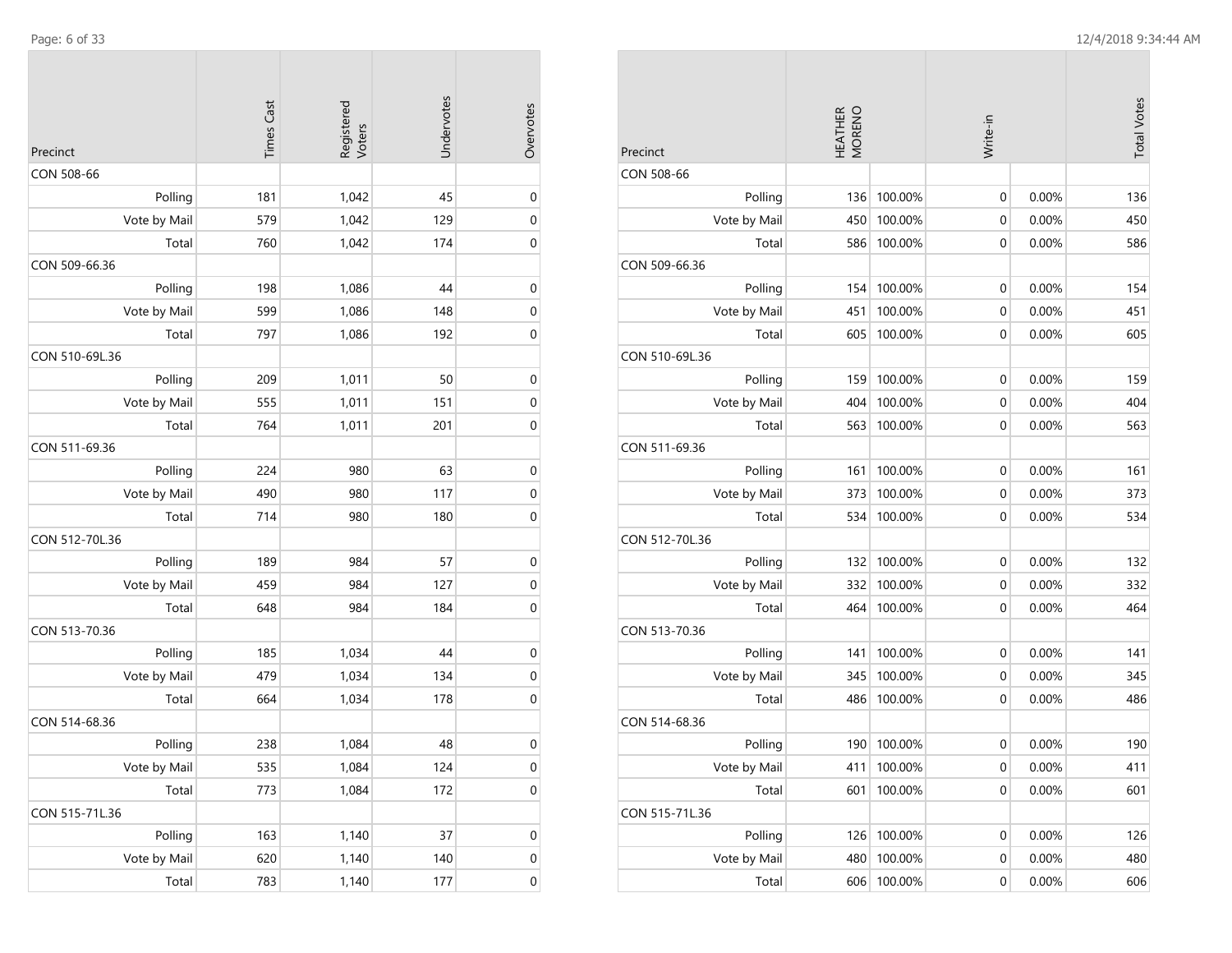|  | Page |  |  | ١ |
|--|------|--|--|---|
|--|------|--|--|---|

| Precinct       | Inresolved     |
|----------------|----------------|
| CON 508-66     |                |
| Polling        | 0              |
| Vote by Mail   | $\overline{0}$ |
| Total          | 0              |
| CON 509-66.36  |                |
| Polling        | 0              |
| Vote by Mail   | 0              |
| Total          | 0              |
| CON 510-69L.36 |                |
| Polling        | 0              |
| Vote by Mail   | $\overline{0}$ |
| Total          | 0              |
| CON 511-69.36  |                |
| Polling        | 0              |
| Vote by Mail   | $\mathbf 0$    |
| Total          | 0              |
| CON 512-70L.36 |                |
| Polling        | 0              |
| Vote by Mail   | 0              |
| Total          | $\overline{0}$ |
| CON 513-70.36  |                |
| Polling        | 0              |
| Vote by Mail   | 0              |
| Total          | 0              |
| CON 514-68.36  |                |
| Polling        | 0              |
| Vote by Mail   | $\mathbf{0}$   |
| Total          | 0              |
| CON 515-71L.36 |                |
| Polling        | 0              |
| Vote by Mail   | $\mathbf 0$    |
| Total          | $\mathbf 0$    |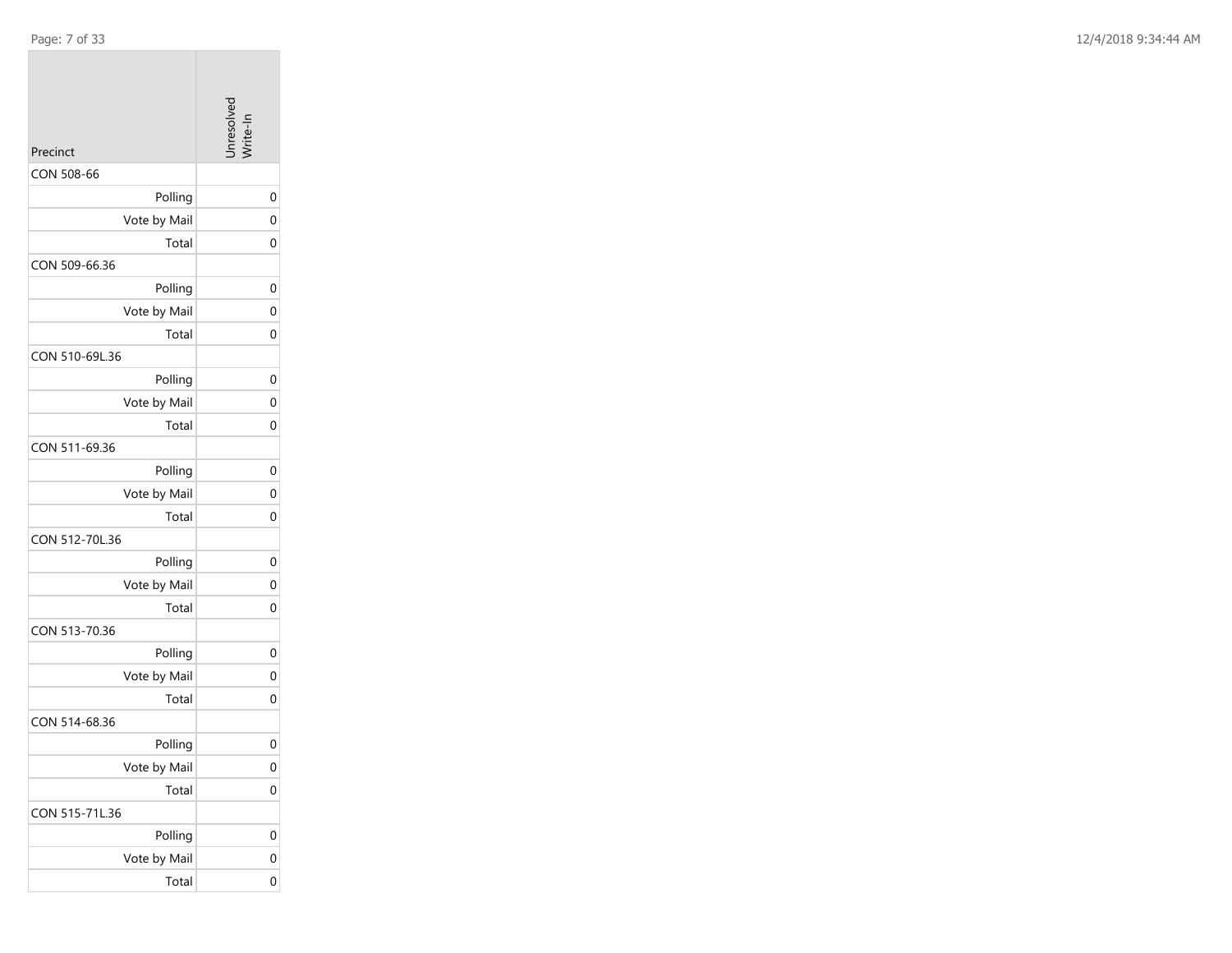| Precinct             | <b>Times Cast</b> | Registered<br>Voters | Undervotes | Overvotes |
|----------------------|-------------------|----------------------|------------|-----------|
| CON 516-72L.36       |                   |                      |            |           |
| Polling              | 311               | 1,661                | 82         | U         |
| Vote by Mail         | 807               | 1,661                | 192        | 0         |
| Total                | 1,118             | 1,661                | 274        | 0         |
| SLO - Total          | 13,663            | 18,665               | 3,457      | 0         |
| Electionwide - Total | 13,663            | 18,665               | 3,457      | 0         |

| Precinct             | HEATHER<br>MORENO |         | Write-in    |       | <b>Total Votes</b> |
|----------------------|-------------------|---------|-------------|-------|--------------------|
| CON 516-72L.36       |                   |         |             |       |                    |
| Polling              | 229               | 100.00% | $\mathbf 0$ | 0.00% | 229                |
| Vote by Mail         | 615               | 100.00% | $\mathbf 0$ | 0.00% | 615                |
| Total                | 844               | 100.00% | $\mathbf 0$ | 0.00% | 844                |
| SLO - Total          | 10,206            | 100.00% | $\mathbf 0$ | 0.00% | 10,206             |
| Electionwide - Total | 10,206            | 100.00% | $\mathbf 0$ | 0.00% | 10,206             |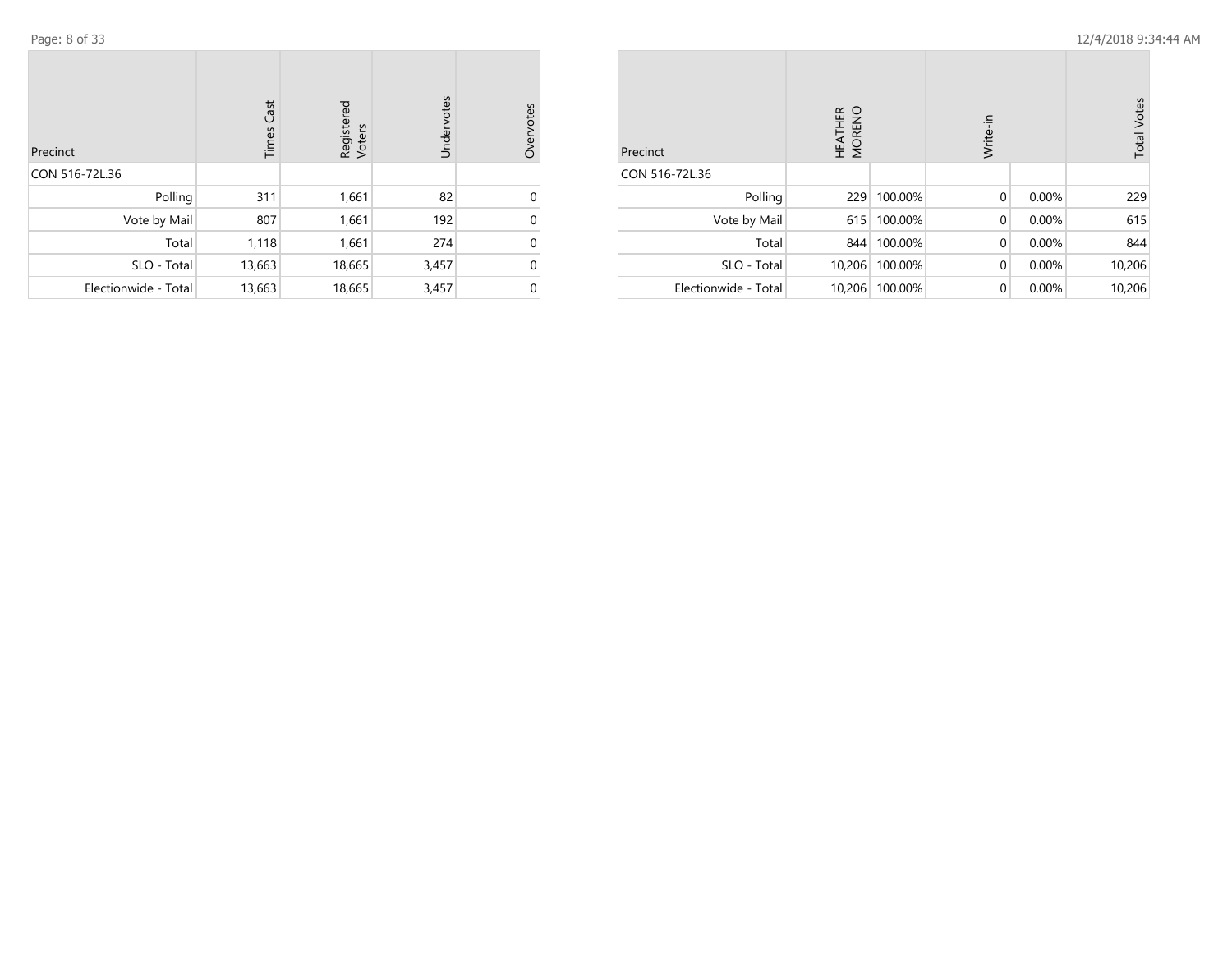Page: 9 of 33

12/4/2018 9:34:44 AM

| Precinct             | Unresolved<br>Write-In |
|----------------------|------------------------|
| CON 516-72L.36       |                        |
| Polling              |                        |
| Vote by Mail         | U                      |
| Total                |                        |
| SLO - Total          | U                      |
| Electionwide - Total |                        |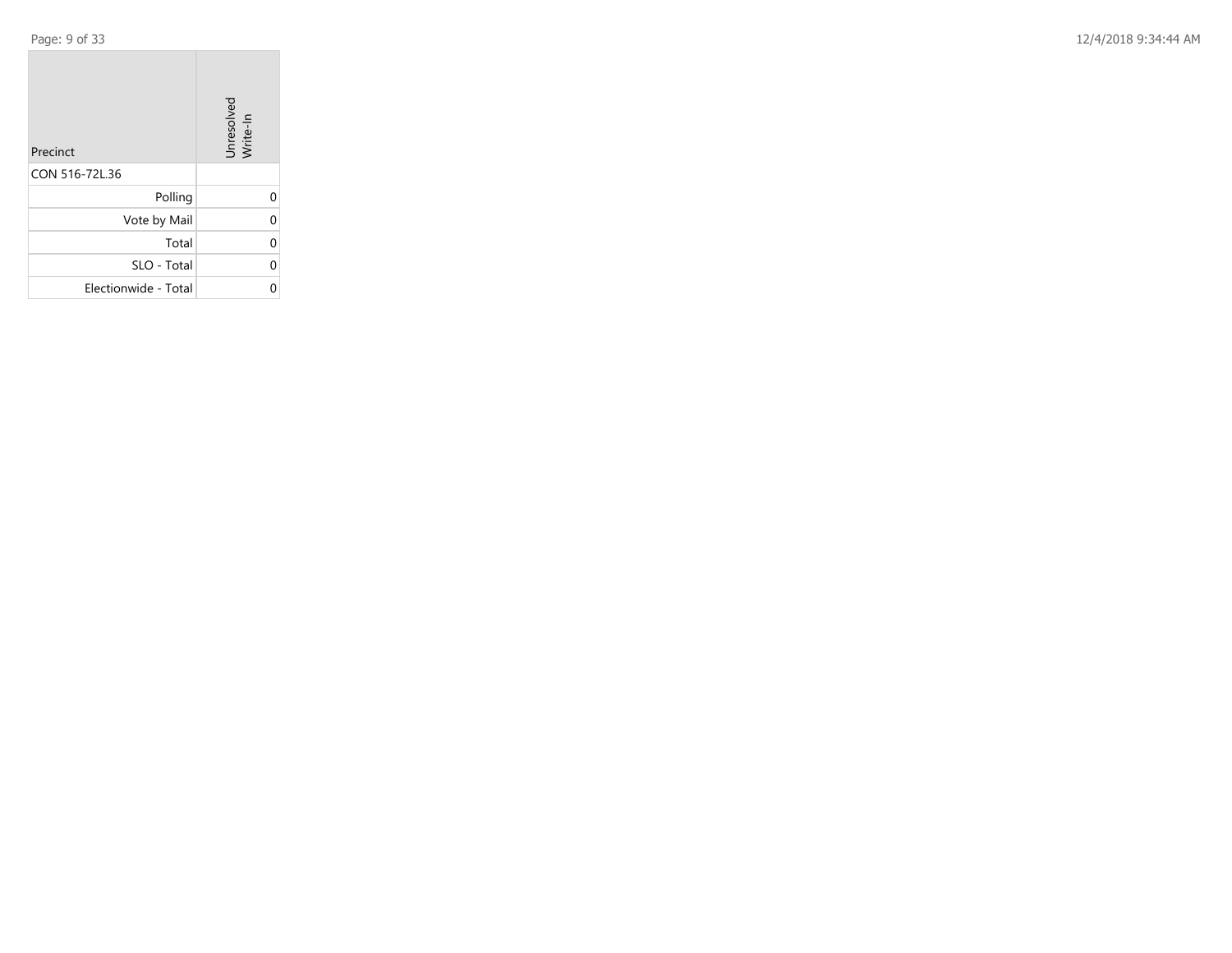### **CITY OF ATASCADERO COUNCILMEMBER (Vote for 2)**

|                           | <b>Times Cast</b> | Registered<br>Voters | Undervotes | Overvotes                |
|---------------------------|-------------------|----------------------|------------|--------------------------|
| Precinct                  |                   |                      |            |                          |
| Electionwide              |                   |                      |            |                          |
| <b>SLO</b><br>CON 501-66L |                   |                      |            |                          |
|                           | 246               | 1,402                | 122        | $\overline{\mathcal{A}}$ |
| Polling                   | 874               |                      | 432        | 6                        |
| Vote by Mail              |                   | 1,402                |            |                          |
| Total                     | 1,120             | 1,402                | 554        | 10                       |
| CON 502-66                |                   |                      |            |                          |
| Polling                   | 248               | 1,519                | 151        | $\mathbf 0$              |
| Vote by Mail              | 907               | 1,519                | 505        | 4                        |
| Total                     | 1,155             | 1,519                | 656        | 4                        |
| CON 503-67L               |                   |                      |            |                          |
| Polling                   | 284               | 1,427                | 151        | $\overline{c}$           |
| Vote by Mail              | 898               | 1,427                | 453        | $\overline{c}$           |
| Total                     | 1,182             | 1,427                | 604        | 4                        |
| CON 504-67.36             |                   |                      |            |                          |
| Polling                   | 205               | 892                  | 98         | $\overline{c}$           |
| Vote by Mail              | 466               | 892                  | 240        | 4                        |
| Total                     | 671               | 892                  | 338        | 6                        |
| CON 505-67                |                   |                      |            |                          |
| Polling                   | 322               | 1,606                | 209        | $\overline{c}$           |
| Vote by Mail              | 891               | 1,606                | 480        | $\overline{\mathcal{A}}$ |
| Total                     | 1,213             | 1,606                | 689        | $\overline{6}$           |
| CON 506-67.36             |                   |                      |            |                          |
| Polling                   | 179               | 877                  | 104        | $\overline{c}$           |
| Vote by Mail              | 472               | 877                  | 258        | $\overline{c}$           |
| Total                     | 651               | 877                  | 362        | 4                        |
| CON 507-68L.36            |                   |                      |            |                          |
| Polling                   | 213               | 920                  | 147        | $\mathbf 0$              |
| Vote by Mail              | 437               | 920                  | 248        | $\mathbf 0$              |
| Total                     | 650               | 920                  | 395        | $\mathbf 0$              |

| Precinct            | SUSAN FUNK |        | MARK DARIZ |        |
|---------------------|------------|--------|------------|--------|
| <b>Electionwide</b> |            |        |            |        |
| <b>SLO</b>          |            |        |            |        |
| <b>CON 501-66L</b>  |            |        |            |        |
| Polling             | 117        | 31.97% | 115        | 31.42% |
| Vote by Mail        | 433        | 33.05% | 432        | 32.98% |
| Total               | 550        | 32.82% | 547        | 32.64% |
| CON 502-66          |            |        |            |        |
| Polling             | 102        | 29.57% | 108        | 31.30% |
| Vote by Mail        | 447        | 34.25% | 394        | 30.19% |
| Total               | 549        | 33.27% | 502        | 30.42% |
| CON 503-67L         |            |        |            |        |
| Polling             | 134        | 32.29% | 121        | 29.16% |
| Vote by Mail        | 498        | 37.14% | 393        | 29.31% |
| Total               | 632        | 35.99% | 514        | 29.27% |
| CON 504-67.36       |            |        |            |        |
| Polling             | 90         | 29.03% | 87         | 28.06% |
| Vote by Mail        | 200        | 29.07% | 232        | 33.72% |
| Total               | 290        | 29.06% | 319        | 31.96% |
| CON 505-67          |            |        |            |        |
| Polling             | 157        | 36.26% | 125        | 28.87% |
| Vote by Mail        | 420        | 32.36% | 394        | 30.35% |
| Total               | 577        | 33.33% | 519        | 29.98% |
| CON 506-67.36       |            |        |            |        |
| Polling             | 73         | 28.97% | 75         | 29.76% |
| Vote by Mail        | 236        | 34.50% | 194        | 28.36% |
| Total               | 309        | 33.01% | 269        | 28.74% |
| CON 507-68L.36      |            |        |            |        |
| Polling             | 97         | 34.77% | 80         | 28.67% |
| Vote by Mail        | 248        | 39.62% | 174        | 27.80% |
| Total               | 345        | 38.12% | 254        | 28.07% |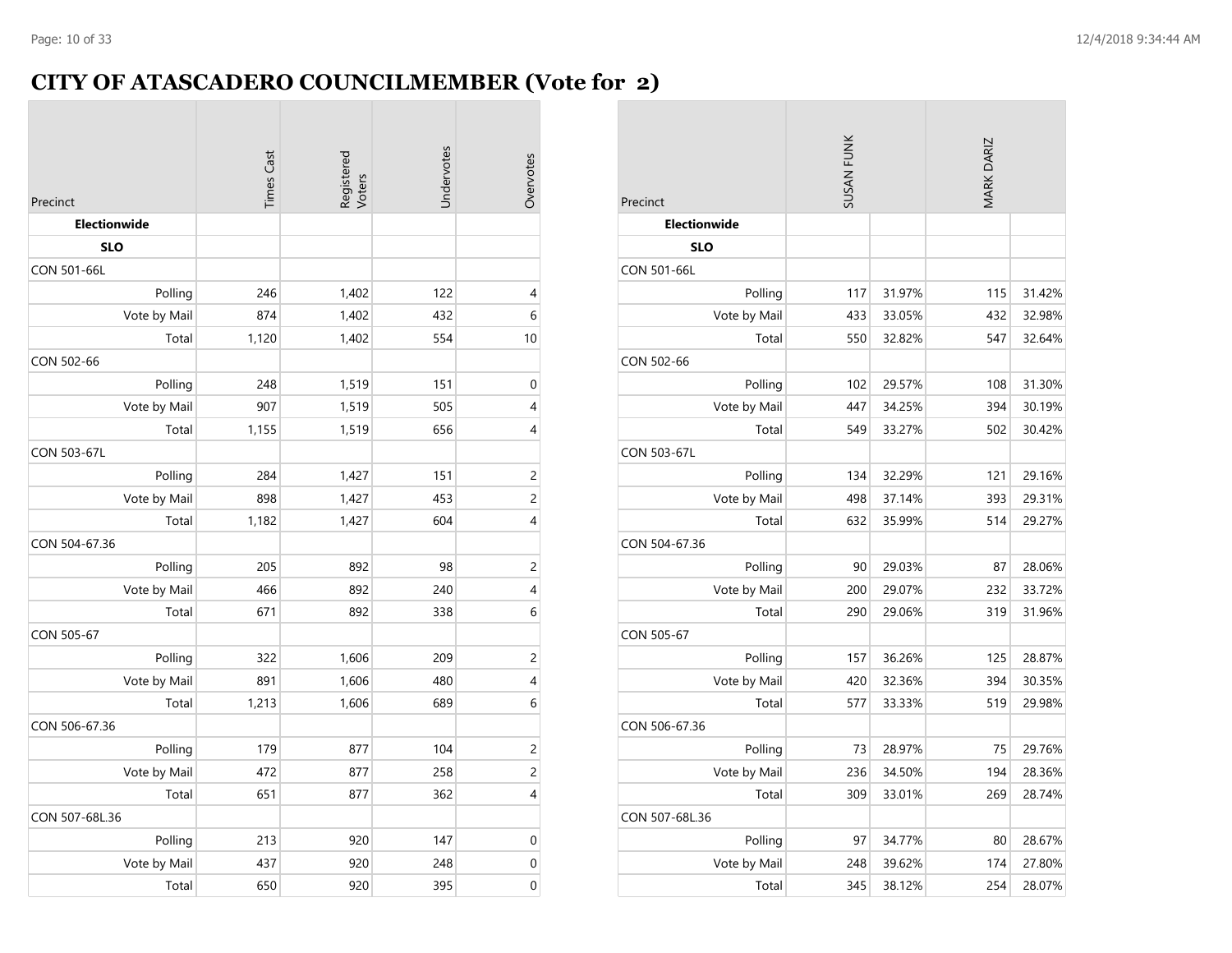| Precinct       |     |        | HEATHER<br>NEWSOM |       | Write-in |                  | <b>Total Votes</b> | Unresolved<br>Write-In |
|----------------|-----|--------|-------------------|-------|----------|------------------|--------------------|------------------------|
| Electionwide   |     |        |                   |       |          |                  |                    |                        |
| <b>SLO</b>     |     |        |                   |       |          |                  |                    |                        |
| CON 501-66L    |     |        |                   |       |          |                  |                    |                        |
| Polling        | 134 | 36.61% | 0                 | 0.00% | 366      | $\boldsymbol{0}$ |                    |                        |
| Vote by Mail   | 445 | 33.97% | $\boldsymbol{0}$  | 0.00% | 1,310    | $\mathbf 0$      |                    |                        |
| Total          | 579 | 34.55% | $\mathbf 0$       | 0.00% | 1,676    | $\boldsymbol{0}$ |                    |                        |
| CON 502-66     |     |        |                   |       |          |                  |                    |                        |
| Polling        | 135 | 39.13% | 0                 | 0.00% | 345      | $\mathbf 0$      |                    |                        |
| Vote by Mail   | 464 | 35.56% | $\mathbf 0$       | 0.00% | 1,305    | $\mathbf 0$      |                    |                        |
| Total          | 599 | 36.30% | $\mathbf 0$       | 0.00% | 1,650    | $\mathbf 0$      |                    |                        |
| CON 503-67L    |     |        |                   |       |          |                  |                    |                        |
| Polling        | 160 | 38.55% | $\mathbf 0$       | 0.00% | 415      | $\mathbf 0$      |                    |                        |
| Vote by Mail   | 450 | 33.56% | $\mathbf 0$       | 0.00% | 1,341    | $\boldsymbol{0}$ |                    |                        |
| Total          | 610 | 34.74% | $\mathbf{0}$      | 0.00% | 1,756    | $\boldsymbol{0}$ |                    |                        |
| CON 504-67.36  |     |        |                   |       |          |                  |                    |                        |
| Polling        | 133 | 42.90% | $\mathbf 0$       | 0.00% | 310      | $\pmb{0}$        |                    |                        |
| Vote by Mail   | 256 | 37.21% | $\boldsymbol{0}$  | 0.00% | 688      | $\boldsymbol{0}$ |                    |                        |
| Total          | 389 | 38.98% | $\boldsymbol{0}$  | 0.00% | 998      | $\mathbf 0$      |                    |                        |
| CON 505-67     |     |        |                   |       |          |                  |                    |                        |
| Polling        | 151 | 34.87% | $\boldsymbol{0}$  | 0.00% | 433      | $\mathbf 0$      |                    |                        |
| Vote by Mail   | 484 | 37.29% | $\boldsymbol{0}$  | 0.00% | 1,298    | $\pmb{0}$        |                    |                        |
| Total          | 635 | 36.68% | $\mathbf 0$       | 0.00% | 1,731    | $\boldsymbol{0}$ |                    |                        |
| CON 506-67.36  |     |        |                   |       |          |                  |                    |                        |
| Polling        | 104 | 41.27% | $\boldsymbol{0}$  | 0.00% | 252      | $\pmb{0}$        |                    |                        |
| Vote by Mail   | 254 | 37.13% | $\mathbf 0$       | 0.00% | 684      | $\mathbf{0}$     |                    |                        |
| Total          | 358 | 38.25% | $\mathbf 0$       | 0.00% | 936      | $\mathbf 0$      |                    |                        |
| CON 507-68L.36 |     |        |                   |       |          |                  |                    |                        |
| Polling        | 102 | 36.56% | $\mathbf 0$       | 0.00% | 279      | $\boldsymbol{0}$ |                    |                        |
| Vote by Mail   | 204 | 32.59% | 0                 | 0.00% | 626      | $\pmb{0}$        |                    |                        |
| Total          | 306 | 33.81% | $\mathbf 0$       | 0.00% | 905      | 0                |                    |                        |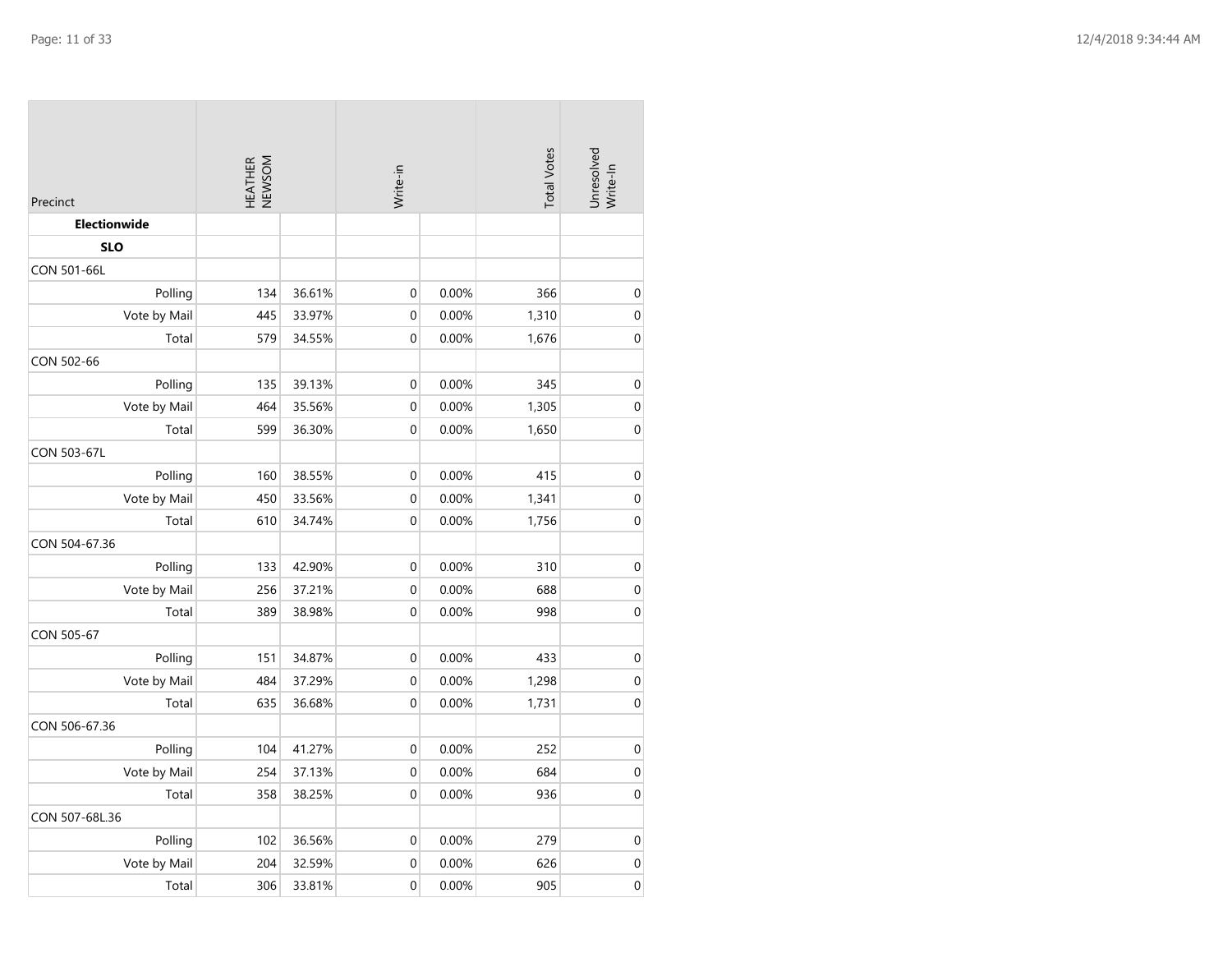| Precinct       | <b>Times Cast</b> | Registered<br>Voters | Undervotes | Overvotes                |
|----------------|-------------------|----------------------|------------|--------------------------|
| CON 508-66     |                   |                      |            |                          |
| Polling        | 181               | 1,042                | 104        | 0                        |
| Vote by Mail   | 579               | 1,042                | 305        | 0                        |
| Total          | 760               | 1,042                | 409        | 0                        |
| CON 509-66.36  |                   |                      |            |                          |
| Polling        | 198               | 1,086                | 117        | 0                        |
| Vote by Mail   | 599               | 1,086                | 305        | $\mathbf 0$              |
| Total          | 797               | 1,086                | 422        | 0                        |
| CON 510-69L.36 |                   |                      |            |                          |
| Polling        | 209               | 1,011                | 141        | $\boldsymbol{0}$         |
| Vote by Mail   | 555               | 1,011                | 331        | $\overline{c}$           |
| Total          | 764               | 1,011                | 472        | $\overline{c}$           |
| CON 511-69.36  |                   |                      |            |                          |
| Polling        | 224               | 980                  | 159        | $\mathbf 0$              |
| Vote by Mail   | 490               | 980                  | 270        | $\overline{c}$           |
| Total          | 714               | 980                  | 429        | $\overline{c}$           |
| CON 512-70L.36 |                   |                      |            |                          |
| Polling        | 189               | 984                  | 121        | 4                        |
| Vote by Mail   | 459               | 984                  | 292        | $\overline{c}$           |
| Total          | 648               | 984                  | 413        | 6                        |
| CON 513-70.36  |                   |                      |            |                          |
| Polling        | 185               | 1,034                | 122        | $\overline{c}$           |
| Vote by Mail   | 479               | 1,034                | 304        | $\overline{c}$           |
| Total          | 664               | 1,034                | 426        | 4                        |
| CON 514-68.36  |                   |                      |            |                          |
| Polling        | 238               | 1,084                | 137        | $\overline{c}$           |
| Vote by Mail   | 535               | 1,084                | 299        | $\overline{\mathcal{A}}$ |
| Total          | 773               | 1,084                | 436        | 6                        |
| CON 515-71L.36 |                   |                      |            |                          |
| Polling        | 163               | 1,140                | 106        | $\boldsymbol{0}$         |
| Vote by Mail   | 620               | 1,140                | 365        | 4                        |
| Total          | 783               | 1,140                | 471        | 4                        |

| Precinct       | SUSAN FUNK |        | MARK DARIZ |        |
|----------------|------------|--------|------------|--------|
| CON 508-66     |            |        |            |        |
| Polling        | 85         | 32.95% | 84         | 32.56% |
| Vote by Mail   | 268        | 31.42% | 272        | 31.89% |
| Total          | 353        | 31.77% | 356        | 32.04% |
| CON 509-66.36  |            |        |            |        |
| Polling        | 90         | 32.26% | 93         | 33.33% |
| Vote by Mail   | 291        | 32.59% | 287        | 32.14% |
| Total          | 381        | 32.51% | 380        | 32.42% |
| CON 510-69L.36 |            |        |            |        |
| Polling        | 104        | 37.55% | 78         | 28.16% |
| Vote by Mail   | 289        | 37.19% | 229        | 29.47% |
| Total          | 393        | 37.29% | 307        | 29.13% |
| CON 511-69.36  |            |        |            |        |
| Polling        | 124        | 42.91% | 77         | 26.64% |
| Vote by Mail   | 273        | 38.56% | 203        | 28.67% |
| Total          | 397        | 39.82% | 280        | 28.08% |
| CON 512-70L.36 |            |        |            |        |
| Polling        | 97         | 38.34% | 71         | 28.06% |
| Vote by Mail   | 231        | 37.02% | 168        | 26.92% |
| Total          | 328        | 37.40% | 239        | 27.25% |
| CON 513-70.36  |            |        |            |        |
| Polling        | 86         | 34.96% | 72         | 29.27% |
| Vote by Mail   | 264        | 40.49% | 170        | 26.07% |
| Total          | 350        | 38.98% | 242        | 26.95% |
| CON 514-68.36  |            |        |            |        |
| Polling        | 118        | 35.01% | 93         | 27.60% |
| Vote by Mail   | 251        | 32.72% | 224        | 29.20% |
| Total          | 369        | 33.42% | 317        | 28.71% |
| CON 515-71L.36 |            |        |            |        |
| Polling        | 77         | 35.00% | 61         | 27.73% |
| Vote by Mail   | 316        | 36.28% | 246        | 28.24% |
| Total          | 393        | 36.02% | 307        | 28.14% |

**COL**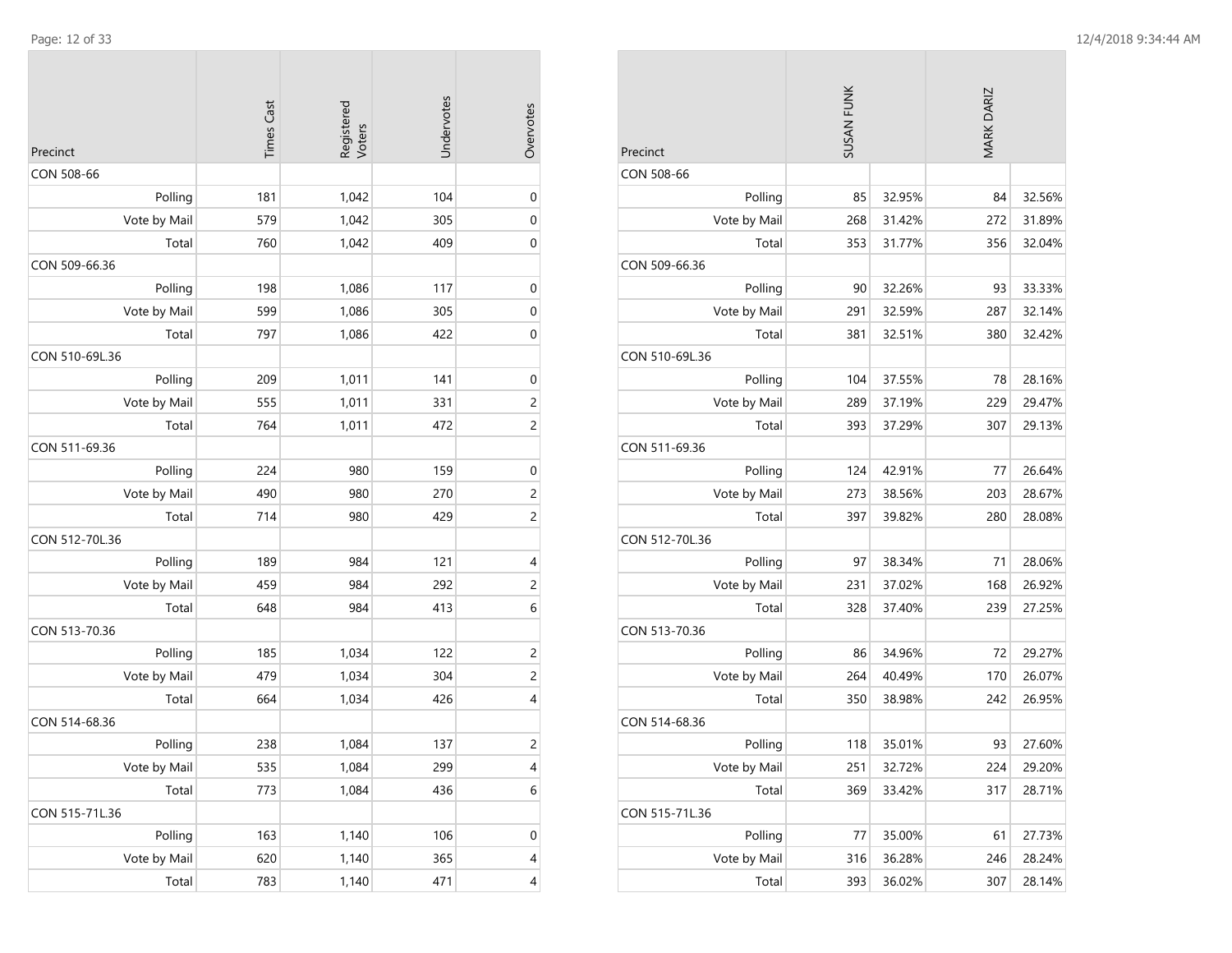| Precinct       | NEWSOM<br><b>HEATHER</b> |        | Write-in         |       | <b>Total Votes</b> | Unresolved<br>Write-In |
|----------------|--------------------------|--------|------------------|-------|--------------------|------------------------|
| CON 508-66     |                          |        |                  |       |                    |                        |
| Polling        | 89                       | 34.50% | $\mathbf 0$      | 0.00% | 258                | 0                      |
| Vote by Mail   | 313                      | 36.69% | $\mathbf 0$      | 0.00% | 853                | 0                      |
| Total          | 402                      | 36.18% | $\mathbf 0$      | 0.00% | 1,111              | 0                      |
| CON 509-66.36  |                          |        |                  |       |                    |                        |
| Polling        | 96                       | 34.41% | $\boldsymbol{0}$ | 0.00% | 279                | $\mathbf 0$            |
| Vote by Mail   | 315                      | 35.27% | $\mathbf 0$      | 0.00% | 893                | 0                      |
| Total          | 411                      | 35.07% | $\mathbf 0$      | 0.00% | 1,172              | 0                      |
| CON 510-69L.36 |                          |        |                  |       |                    |                        |
| Polling        | 95                       | 34.30% | $\boldsymbol{0}$ | 0.00% | 277                | $\mathbf 0$            |
| Vote by Mail   | 259                      | 33.33% | $\mathbf 0$      | 0.00% | 777                | 0                      |
| Total          | 354                      | 33.59% | $\mathbf 0$      | 0.00% | 1,054              | 0                      |
| CON 511-69.36  |                          |        |                  |       |                    |                        |
| Polling        | 88                       | 30.45% | 0                | 0.00% | 289                | 0                      |
| Vote by Mail   | 232                      | 32.77% | $\boldsymbol{0}$ | 0.00% | 708                | 0                      |
| Total          | 320                      | 32.10% | $\mathbf 0$      | 0.00% | 997                | 0                      |
| CON 512-70L.36 |                          |        |                  |       |                    |                        |
| Polling        | 85                       | 33.60% | $\mathbf 0$      | 0.00% | 253                | 0                      |
| Vote by Mail   | 225                      | 36.06% | $\boldsymbol{0}$ | 0.00% | 624                | $\mathbf 0$            |
| Total          | 310                      | 35.35% | $\mathbf 0$      | 0.00% | 877                | 0                      |
| CON 513-70.36  |                          |        |                  |       |                    |                        |
| Polling        | 88                       | 35.77% | $\boldsymbol{0}$ | 0.00% | 246                | 0                      |
| Vote by Mail   | 218                      | 33.44% | $\mathbf 0$      | 0.00% | 652                | 0                      |
| Total          | 306                      | 34.08% | 0                | 0.00% | 898                | $\mathbf 0$            |
| CON 514-68.36  |                          |        |                  |       |                    |                        |
| Polling        | 126                      | 37.39% | $\boldsymbol{0}$ | 0.00% | 337                | 0                      |
| Vote by Mail   | 292                      | 38.07% | $\pmb{0}$        | 0.00% | 767                | $\pmb{0}$              |
| Total          | 418                      | 37.86% | $\boldsymbol{0}$ | 0.00% | 1,104              | $\pmb{0}$              |
| CON 515-71L.36 |                          |        |                  |       |                    |                        |
| Polling        | 82                       | 37.27% | $\boldsymbol{0}$ | 0.00% | 220                | $\boldsymbol{0}$       |
| Vote by Mail   | 309                      | 35.48% | 0                | 0.00% | 871                | 0                      |
| Total          | 391                      | 35.84% | $\boldsymbol{0}$ | 0.00% | 1,091              | $\boldsymbol{0}$       |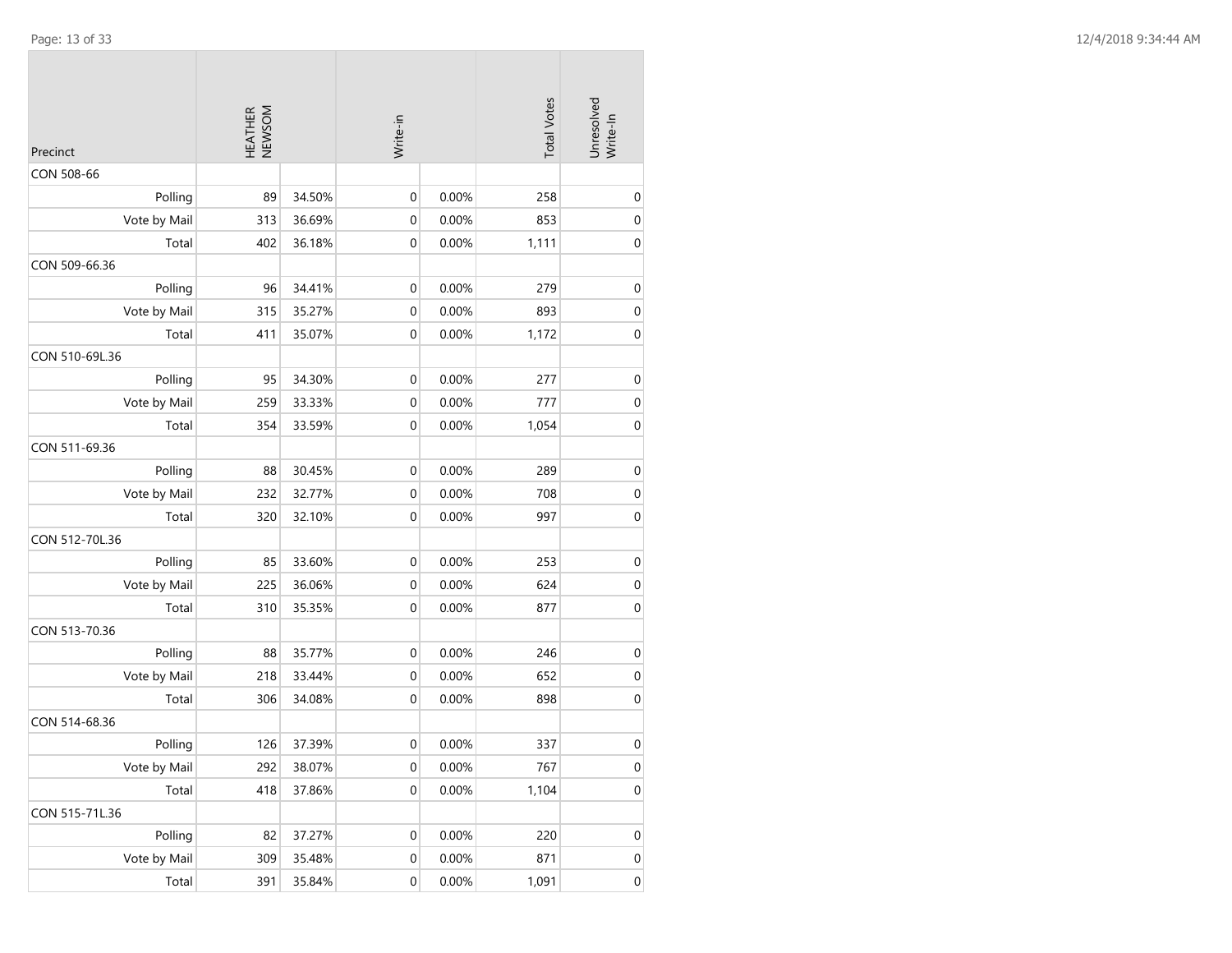| Precinct             | Cast<br>Times | Registered<br>Voters | Undervotes | Overvotes      |
|----------------------|---------------|----------------------|------------|----------------|
| CON 516-72L.36       |               |                      |            |                |
| Polling              | 311           | 1,661                | 233        | 2              |
| Vote by Mail         | 807           | 1,661                | 493        | $\overline{c}$ |
| Total                | 1,118         | 1,661                | 726        | 4              |
| SLO - Total          | 13,663        | 18,665               | 7,802      | 62             |
| Electionwide - Total | 13,663        | 18,665               | 7,802      | 62             |

| Precinct             | SUSAN FUNK |        | MARK DARIZ |        |
|----------------------|------------|--------|------------|--------|
| CON 516-72L.36       |            |        |            |        |
| Polling              | 170        | 43.93% | 94         | 24.29% |
| Vote by Mail         | 448        | 40.04% | 296        | 26.45% |
| Total                | 618        | 41.04% | 390        | 25.90% |
| SLO - Total          | 6,834      | 35.11% | 5,742      | 29.50% |
| Electionwide - Total | 6,834      | 35.11% | 5,742      | 29.50% |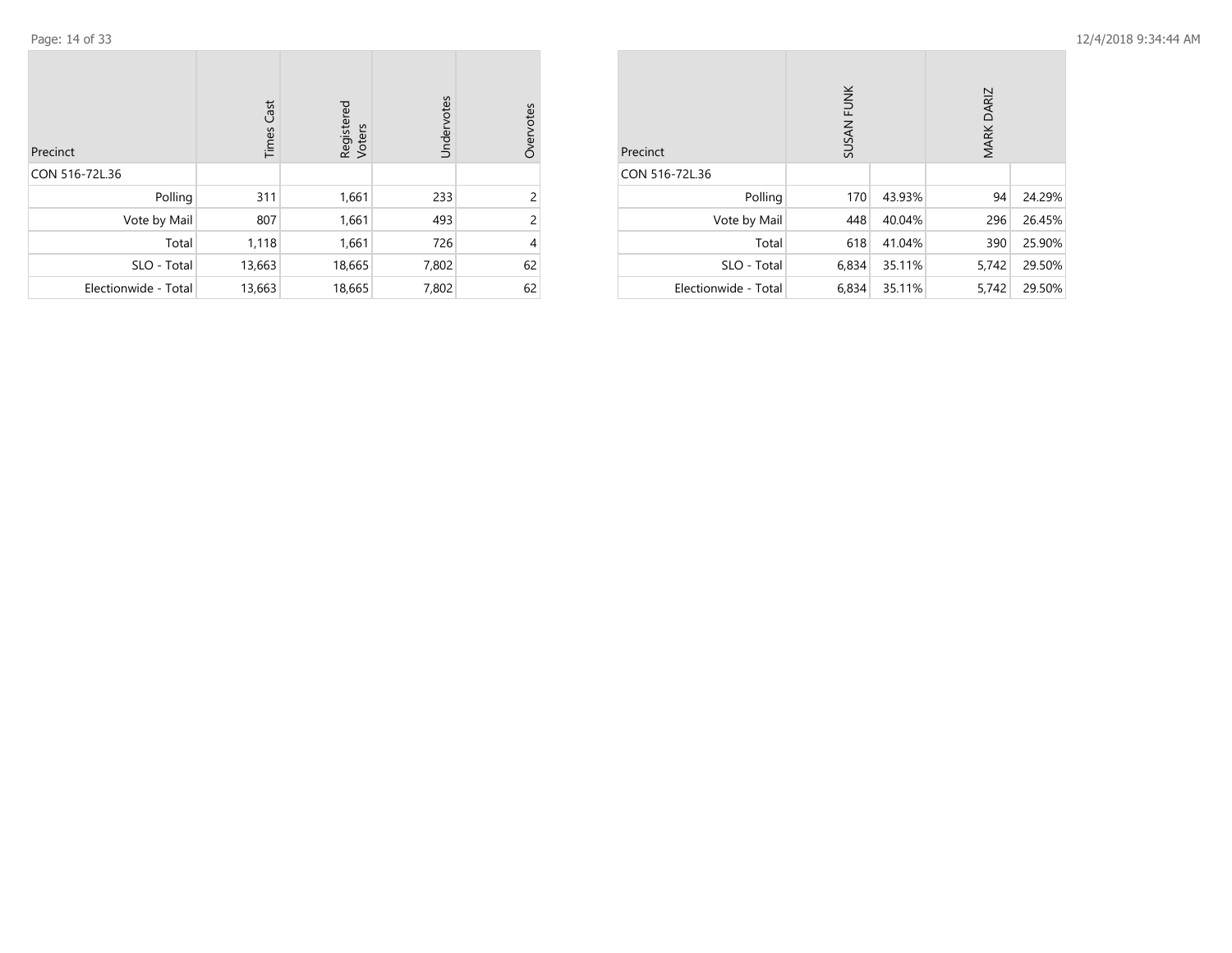| Precinct             | HEATHER<br>NEWSOM |        | Write-in    |       | <b>Total Votes</b> | Unresolved<br>Write-In |
|----------------------|-------------------|--------|-------------|-------|--------------------|------------------------|
| CON 516-72L.36       |                   |        |             |       |                    |                        |
| Polling              | 123               | 31.78% | $\mathbf 0$ | 0.00% | 387                | $\Omega$               |
| Vote by Mail         | 375               | 33.51% | $\mathbf 0$ | 0.00% | 1,119              | 0                      |
| Total                | 498               | 33.07% | $\mathbf 0$ | 0.00% | 1,506              | $\Omega$               |
| SLO - Total          | 6,886             | 35.38% | $\mathbf 0$ | 0.00% | 19,462             | 0                      |
| Electionwide - Total | 6,886             | 35.38% | $\mathbf 0$ | 0.00% | 19,462             | 0                      |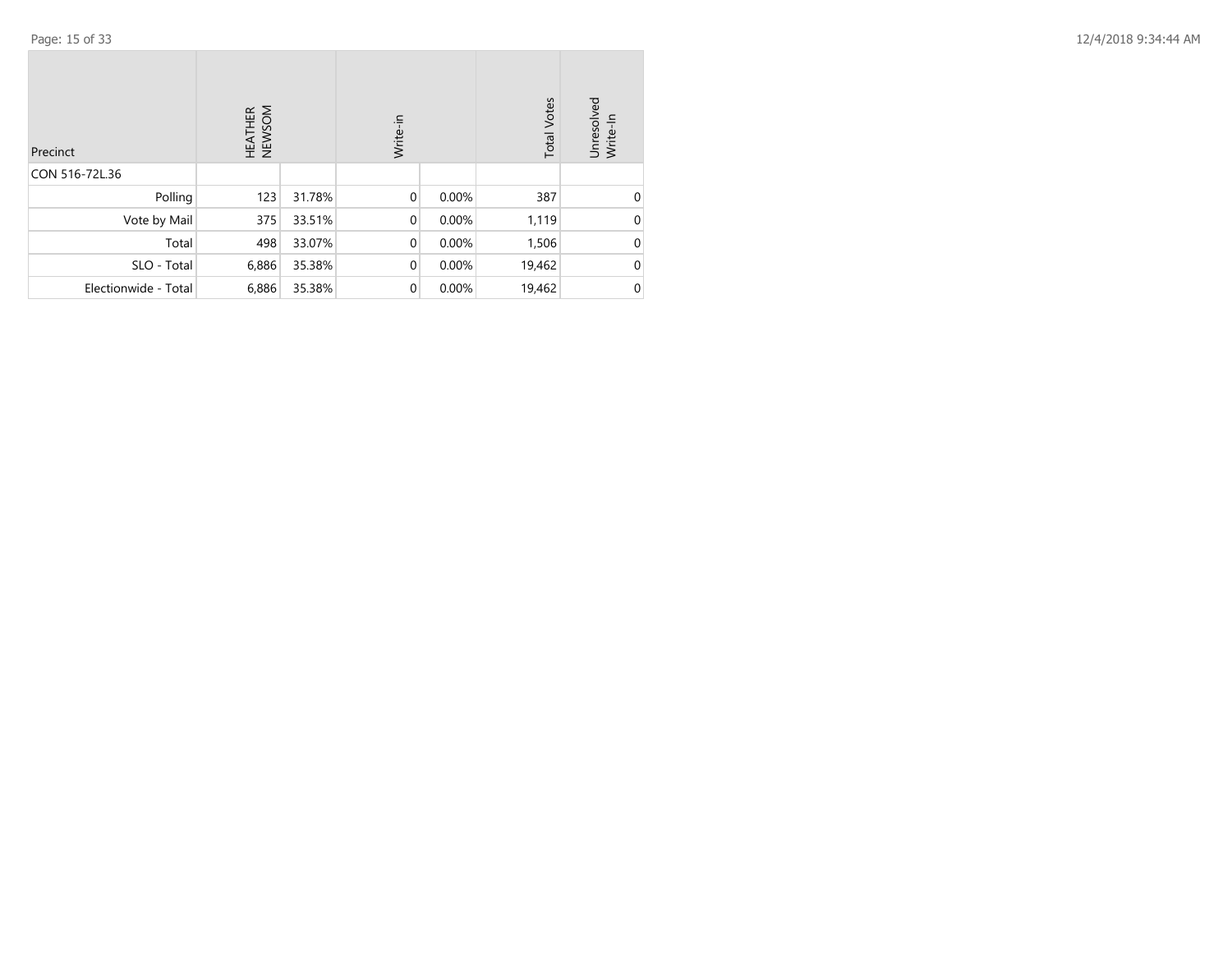### **CITY OF ATASCADERO CITY TREASURER (Vote for 1)**

| Precinct            | <b>Times Cast</b> | Registered<br>Voters | Undervotes | Overvotes        |
|---------------------|-------------------|----------------------|------------|------------------|
| <b>Electionwide</b> |                   |                      |            |                  |
| <b>SLO</b>          |                   |                      |            |                  |
| CON 501-66L         |                   |                      |            |                  |
| Polling             | 246               | 1,402                | 71         | $\boldsymbol{0}$ |
| Vote by Mail        | 874               | 1,402                | 270        | 0                |
| Total               | 1,120             | 1,402                | 341        | $\mathbf 0$      |
| CON 502-66          |                   |                      |            |                  |
| Polling             | 248               | 1,519                | 90         | $\mathbf 0$      |
| Vote by Mail        | 907               | 1,519                | 298        | $\mathbf 0$      |
| Total               | 1,155             | 1,519                | 388        | $\mathbf 0$      |
| CON 503-67L         |                   |                      |            |                  |
| Polling             | 284               | 1,427                | 107        | $\mathbf 0$      |
| Vote by Mail        | 898               | 1,427                | 286        | $\mathbf 0$      |
| Total               | 1,182             | 1,427                | 393        | 0                |
| CON 504-67.36       |                   |                      |            |                  |
| Polling             | 205               | 892                  | 63         | $\mathbf 0$      |
| Vote by Mail        | 466               | 892                  | 151        | $\mathbf 0$      |
| Total               | 671               | 892                  | 214        | $\mathbf 0$      |
| CON 505-67          |                   |                      |            |                  |
| Polling             | 322               | 1,606                | 108        | $\mathbf 0$      |
| Vote by Mail        | 891               | 1,606                | 280        | 0                |
| Total               | 1,213             | 1,606                | 388        | $\mathbf 0$      |
| CON 506-67.36       |                   |                      |            |                  |
| Polling             | 179               | 877                  | 46         | $\mathbf 0$      |
| Vote by Mail        | 472               | 877                  | 121        | $\mathbf 0$      |
| Total               | 651               | 877                  | 167        | 0                |
| CON 507-68L.36      |                   |                      |            |                  |
| Polling             | 213               | 920                  | 65         | $\mathbf 0$      |
| Vote by Mail        | 437               | 920                  | 137        | $\mathbf 0$      |
| Total               | 650               | 920                  | 202        | $\mathbf 0$      |

| Precinct           | GERE W. SIBBACH |         | Write-in    | <b>Total Votes</b> |     |
|--------------------|-----------------|---------|-------------|--------------------|-----|
| Electionwide       |                 |         |             |                    |     |
| <b>SLO</b>         |                 |         |             |                    |     |
| CON 501-66L        |                 |         |             |                    |     |
| Polling            | 175             | 100.00% | 0           | 0.00%              | 175 |
| Vote by Mail       | 604             | 100.00% | 0           | 0.00%              | 604 |
| Total              | 779             | 100.00% | 0           | 0.00%              | 779 |
| CON 502-66         |                 |         |             |                    |     |
| Polling            | 158             | 100.00% | 0           | 0.00%              | 158 |
| Vote by Mail       | 609             | 100.00% | 0           | 0.00%              | 609 |
| Total              | 767             | 100.00% | 0           | 0.00%              | 767 |
| <b>CON 503-67L</b> |                 |         |             |                    |     |
| Polling            | 177             | 100.00% | 0           | 0.00%              | 177 |
| Vote by Mail       | 612             | 100.00% | 0           | 0.00%              | 612 |
| Total              | 789             | 100.00% | 0           | 0.00%              | 789 |
| CON 504-67.36      |                 |         |             |                    |     |
| Polling            | 142             | 100.00% | 0           | 0.00%              | 142 |
| Vote by Mail       | 315             | 100.00% | $\mathbf 0$ | 0.00%              | 315 |
| Total              | 457             | 100.00% | 0           | 0.00%              | 457 |
| CON 505-67         |                 |         |             |                    |     |
| Polling            | 214             | 100.00% | 0           | 0.00%              | 214 |
| Vote by Mail       | 611             | 100.00% | 0           | 0.00%              | 611 |
| Total              | 825             | 100.00% | 0           | 0.00%              | 825 |
| CON 506-67.36      |                 |         |             |                    |     |
| Polling            | 133             | 100.00% | 0           | 0.00%              | 133 |
| Vote by Mail       | 351             | 100.00% | 0           | 0.00%              | 351 |
| Total              | 484             | 100.00% | 0           | 0.00%              | 484 |
| CON 507-68L.36     |                 |         |             |                    |     |
| Polling            | 148             | 100.00% | 0           | 0.00%              | 148 |
| Vote by Mail       | 300             | 100.00% | 0           | 0.00%              | 300 |
| Total              | 448             | 100.00% | 0           | 0.00%              | 448 |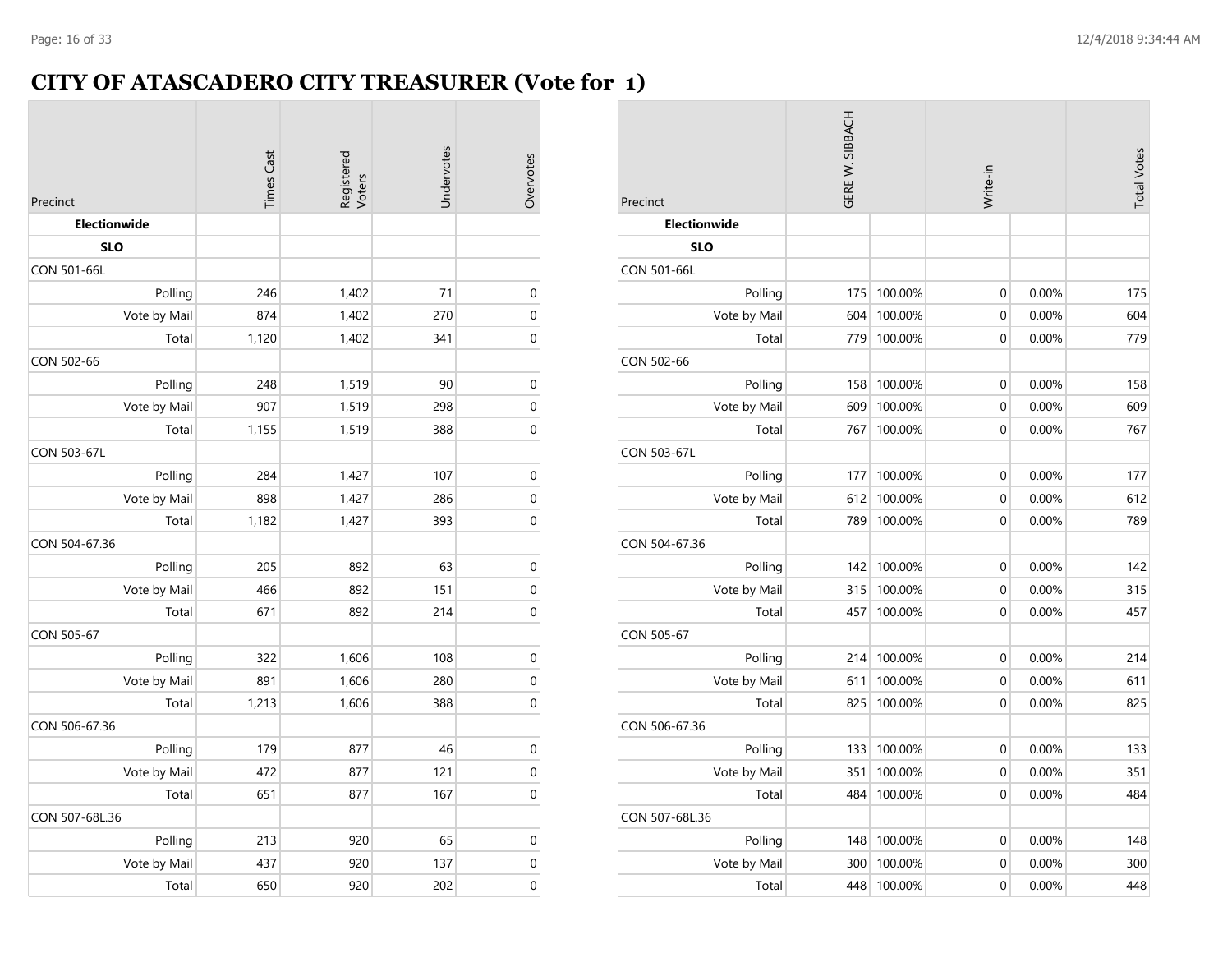|                     | nresolv     |
|---------------------|-------------|
| Precinct            |             |
| <b>Electionwide</b> |             |
| <b>SLO</b>          |             |
| CON 501-66L         |             |
| Polling             | 0           |
| Vote by Mail        | $\mathbf 0$ |
| Total               | 0           |
| CON 502-66          |             |
| Polling             | 0           |
| Vote by Mail        | 0           |
| Total               | 0           |
| <b>CON 503-67L</b>  |             |
| Polling             | 0           |
| Vote by Mail        | 0           |
| Total               | 0           |
| CON 504-67.36       |             |
| Polling             | 0           |
| Vote by Mail        | 0           |
| Total               | $\Omega$    |
| CON 505-67          |             |
| Polling             | 0           |
| Vote by Mail        | 0           |
| Total               | 0           |
| CON 506-67.36       |             |
| Polling             | 0           |
| Vote by Mail        | $\Omega$    |
| Total               | 0           |
| CON 507-68L.36      |             |
| Polling             | 0           |
| Vote by Mail        | 0           |
| Total               | 0           |

the company of the company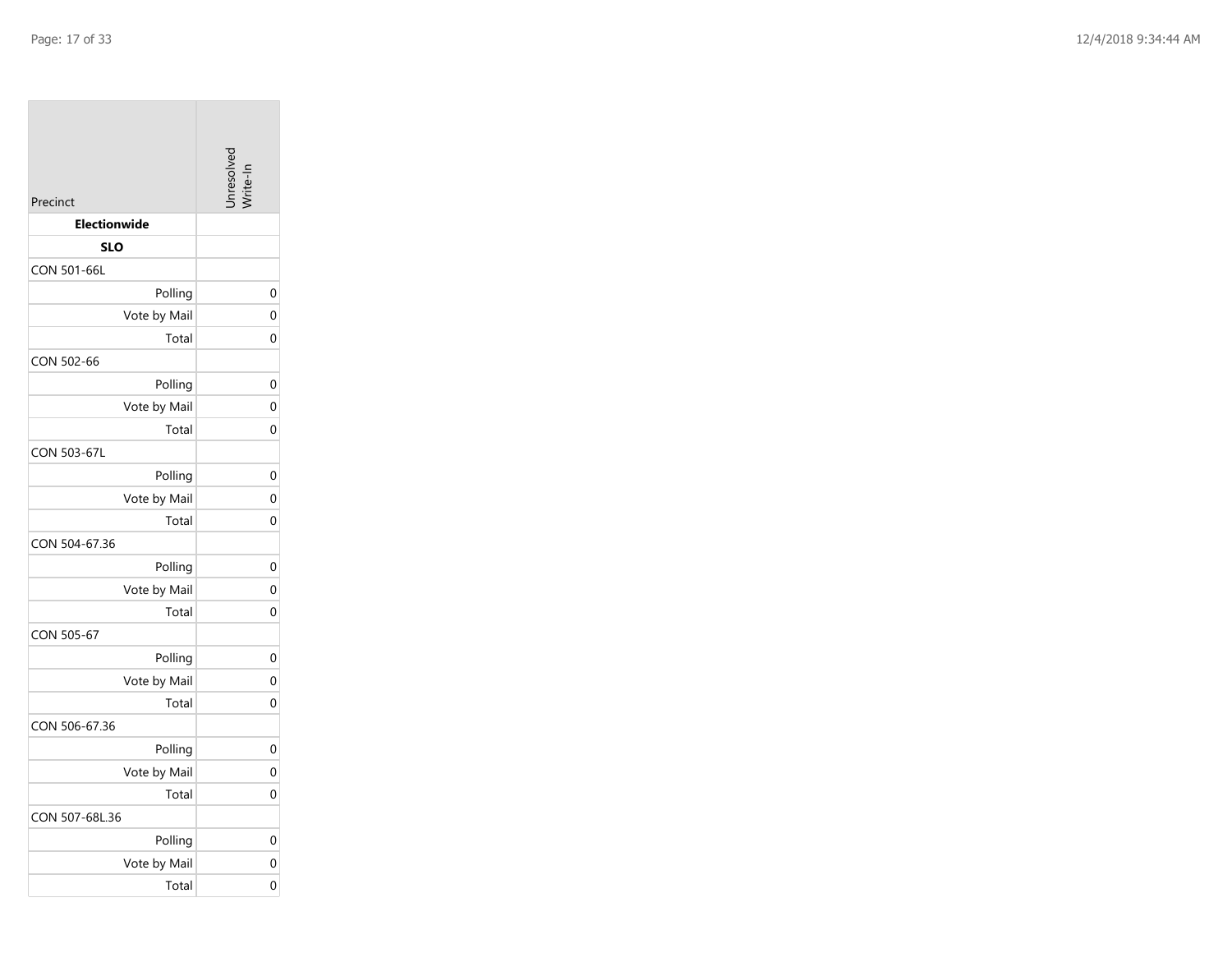| Precinct       | <b>Times Cast</b> | Registered<br>Voters | Undervotes | Overvotes        |
|----------------|-------------------|----------------------|------------|------------------|
| CON 508-66     |                   |                      |            |                  |
| Polling        | 181               | 1,042                | 63         | $\mathbf 0$      |
| Vote by Mail   | 579               | 1,042                | 169        | $\boldsymbol{0}$ |
| Total          | 760               | 1,042                | 232        | 0                |
| CON 509-66.36  |                   |                      |            |                  |
| Polling        | 198               | 1,086                | 56         | $\mathbf 0$      |
| Vote by Mail   | 599               | 1,086                | 178        | $\mathbf 0$      |
| Total          | 797               | 1,086                | 234        | 0                |
| CON 510-69L.36 |                   |                      |            |                  |
| Polling        | 209               | 1,011                | 70         | $\mathbf 0$      |
| Vote by Mail   | 555               | 1,011                | 163        | $\boldsymbol{0}$ |
| Total          | 764               | 1,011                | 233        | $\boldsymbol{0}$ |
| CON 511-69.36  |                   |                      |            |                  |
| Polling        | 224               | 980                  | 74         | $\boldsymbol{0}$ |
| Vote by Mail   | 490               | 980                  | 133        | 0                |
| Total          | 714               | 980                  | 207        | $\mathbf 0$      |
| CON 512-70L.36 |                   |                      |            |                  |
| Polling        | 189               | 984                  | 61         | $\mathbf 0$      |
| Vote by Mail   | 459               | 984                  | 141        | $\mathbf 0$      |
| Total          | 648               | 984                  | 202        | $\boldsymbol{0}$ |
| CON 513-70.36  |                   |                      |            |                  |
| Polling        | 185               | 1,034                | 54         | $\mathbf 0$      |
| Vote by Mail   | 479               | 1,034                | 144        | $\mathbf 0$      |
| Total          | 664               | 1,034                | 198        | 0                |
| CON 514-68.36  |                   |                      |            |                  |
| Polling        | 238               | 1,084                | 63         | $\boldsymbol{0}$ |
| Vote by Mail   | 535               | 1,084                | 176        | $\pmb{0}$        |
| Total          | 773               | 1,084                | 239        | $\mathbf 0$      |
| CON 515-71L.36 |                   |                      |            |                  |
| Polling        | 163               | 1,140                | 43         | $\boldsymbol{0}$ |
| Vote by Mail   | 620               | 1,140                | 175        | $\mathbf 0$      |
| Total          | 783               | 1,140                | 218        | $\boldsymbol{0}$ |
|                |                   |                      |            |                  |

| Precinct       | GERE W. SIBBACH |         | Write-in         |          | <b>Total Votes</b> |
|----------------|-----------------|---------|------------------|----------|--------------------|
| CON 508-66     |                 |         |                  |          |                    |
| Polling        | 118             | 100.00% | 0                | 0.00%    | 118                |
| Vote by Mail   | 410             | 100.00% | 1                | 0.24%    | 410                |
| Total          | 528             | 100.00% | 1                | 0.19%    | 528                |
| CON 509-66.36  |                 |         |                  |          |                    |
| Polling        | 142             | 100.00% | $\mathbf 0$      | 0.00%    | 142                |
| Vote by Mail   | 421             | 100.00% | 0                | 0.00%    | 421                |
| Total          | 563             | 100.00% | $\mathbf 0$      | 0.00%    | 563                |
| CON 510-69L.36 |                 |         |                  |          |                    |
| Polling        | 139             | 100.00% | 0                | 0.00%    | 139                |
| Vote by Mail   | 392             | 100.00% | 0                | 0.00%    | 392                |
| Total          | 531             | 100.00% | $\mathbf 0$      | 0.00%    | 531                |
| CON 511-69.36  |                 |         |                  |          |                    |
| Polling        | 150             | 100.00% | $\mathbf 0$      | 0.00%    | 150                |
| Vote by Mail   | 357             | 100.00% | $\mathbf 0$      | 0.00%    | 357                |
| Total          | 507             | 100.00% | $\mathbf 0$      | 0.00%    | 507                |
| CON 512-70L.36 |                 |         |                  |          |                    |
| Polling        | 128             | 100.00% | 0                | 0.00%    | 128                |
| Vote by Mail   | 318             | 100.00% | 0                | 0.00%    | 318                |
| Total          | 446             | 100.00% | $\mathbf 0$      | 0.00%    | 446                |
| CON 513-70.36  |                 |         |                  |          |                    |
| Polling        | 131             | 100.00% | $\mathbf 0$      | 0.00%    | 131                |
| Vote by Mail   | 335             | 100.00% | $\mathbf 0$      | 0.00%    | 335                |
| Total          | 466             | 100.00% | 0                | $0.00\%$ | 466                |
| CON 514-68.36  |                 |         |                  |          |                    |
| Polling        | 175             | 100.00% | $\mathbf 0$      | 0.00%    | 175                |
| Vote by Mail   | 359             | 100.00% | 0                | 0.00%    | 359                |
| Total          | 534             | 100.00% | $\mathbf 0$      | 0.00%    | 534                |
| CON 515-71L.36 |                 |         |                  |          |                    |
| Polling        | 120             | 100.00% | $\boldsymbol{0}$ | 0.00%    | 120                |
| Vote by Mail   | 445             | 100.00% | 0                | 0.00%    | 445                |
| Total          | 565             | 100.00% | $\pmb{0}$        | 0.00%    | 565                |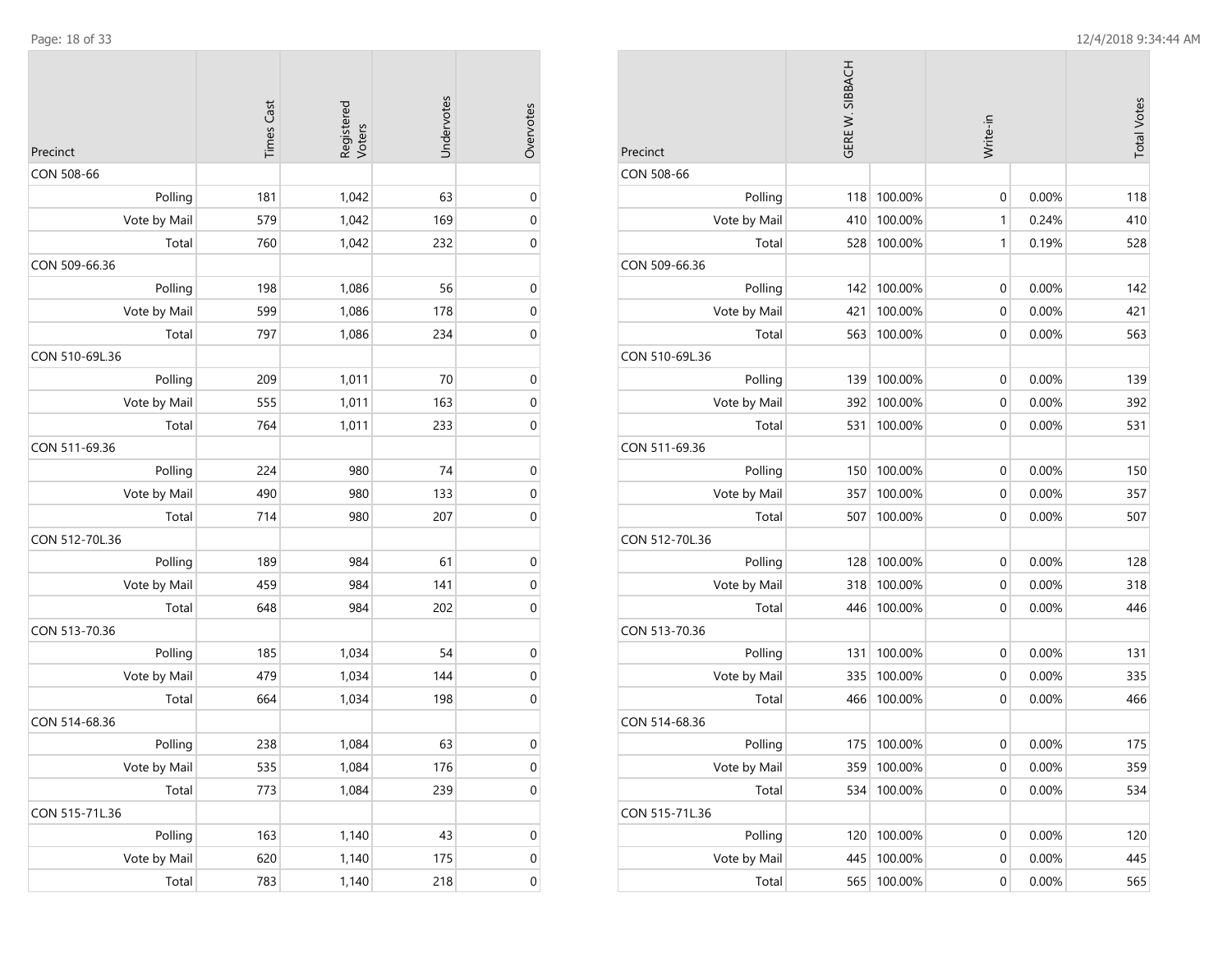| Precinct       | Jnresolver  |
|----------------|-------------|
| CON 508-66     |             |
| Polling        | 0           |
| Vote by Mail   | 1           |
| Total          | 1           |
| CON 509-66.36  |             |
| Polling        | 0           |
| Vote by Mail   | 0           |
| Total          | 0           |
| CON 510-69L.36 |             |
| Polling        | 0           |
| Vote by Mail   | 0           |
| Total          | 0           |
| CON 511-69.36  |             |
| Polling        | 0           |
| Vote by Mail   | $\mathbf 0$ |
| Total          | 0           |
| CON 512-70L.36 |             |
| Polling        | 0           |
| Vote by Mail   | 0           |
| Total          | $\mathbf 0$ |
| CON 513-70.36  |             |
| Polling        | 0           |
| Vote by Mail   | 0           |
| Total          | 0           |
| CON 514-68.36  |             |
| Polling        | 0           |
| Vote by Mail   | $\mathbf 0$ |
| Total          | 0           |
| CON 515-71L.36 |             |
| Polling        | 0           |
| Vote by Mail   | 0           |
| Total          | 0           |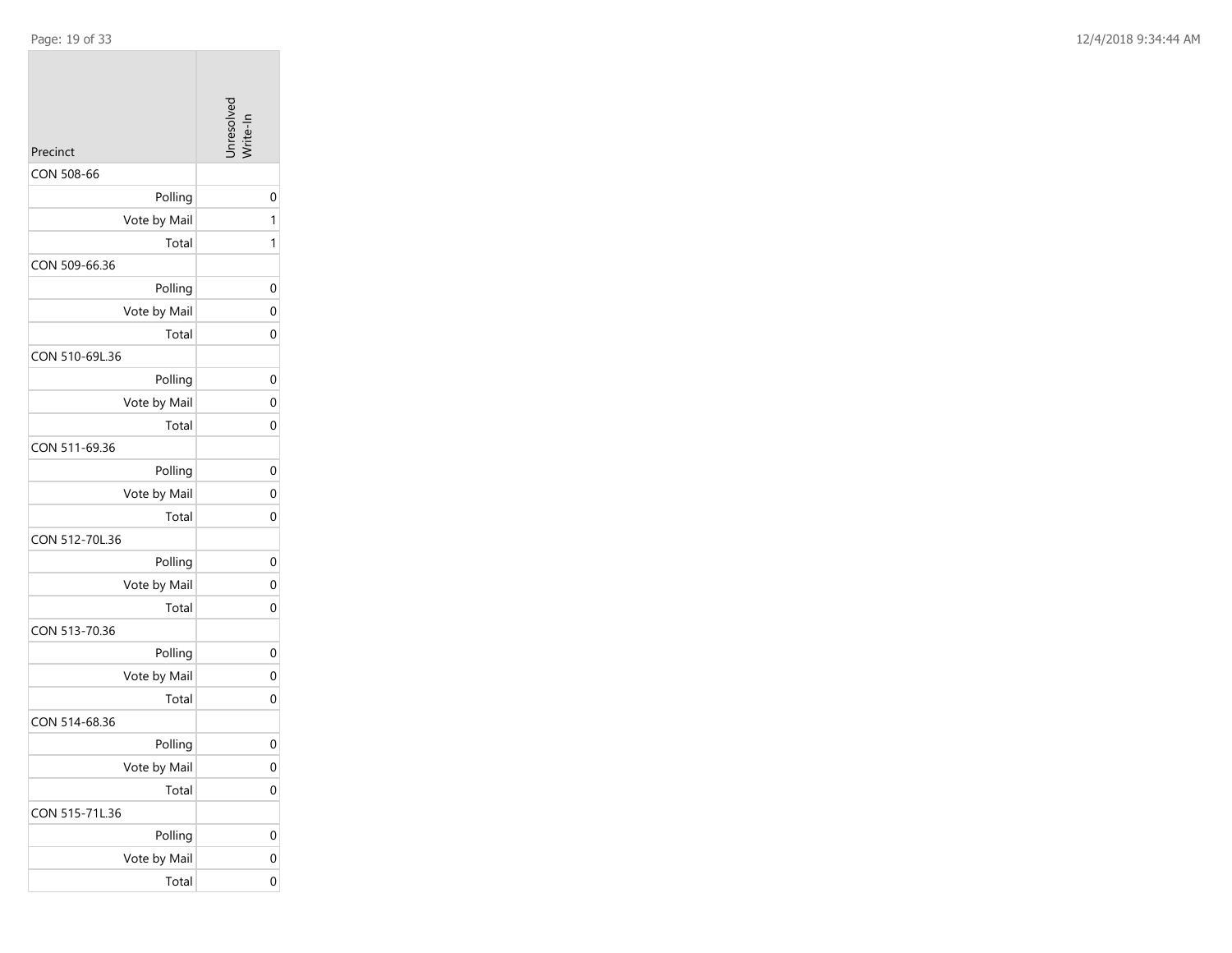| Precinct             | <b>Times Cast</b> | Registered<br>Voters | Undervotes | Overvotes |
|----------------------|-------------------|----------------------|------------|-----------|
| CON 516-72L.36       |                   |                      |            |           |
| Polling              | 311               | 1,661                | 102        | 0         |
| Vote by Mail         | 807               | 1,661                | 241        | 0         |
| Total                | 1,118             | 1,661                | 343        | $\Omega$  |
| SLO - Total          | 13,663            | 18,665               | 4,199      | 0         |
| Electionwide - Total | 13,663            | 18,665               | 4,199      | 0         |

| Precinct             | GERE W. SIBBACH |         | Write-in     |       | <b>Total Votes</b> |
|----------------------|-----------------|---------|--------------|-------|--------------------|
| CON 516-72L.36       |                 |         |              |       |                    |
| Polling              | 209             | 100.00% | $\mathbf{0}$ | 0.00% | 209                |
| Vote by Mail         | 566             | 100.00% | $\mathbf 0$  | 0.00% | 566                |
| Total                | 775             | 100.00% | $\mathbf{0}$ | 0.00% | 775                |
| SLO - Total          | 9,464           | 100.00% | 1            | 0.01% | 9,464              |
| Electionwide - Total | 9,464           | 100.00% | 1            | 0.01% | 9,464              |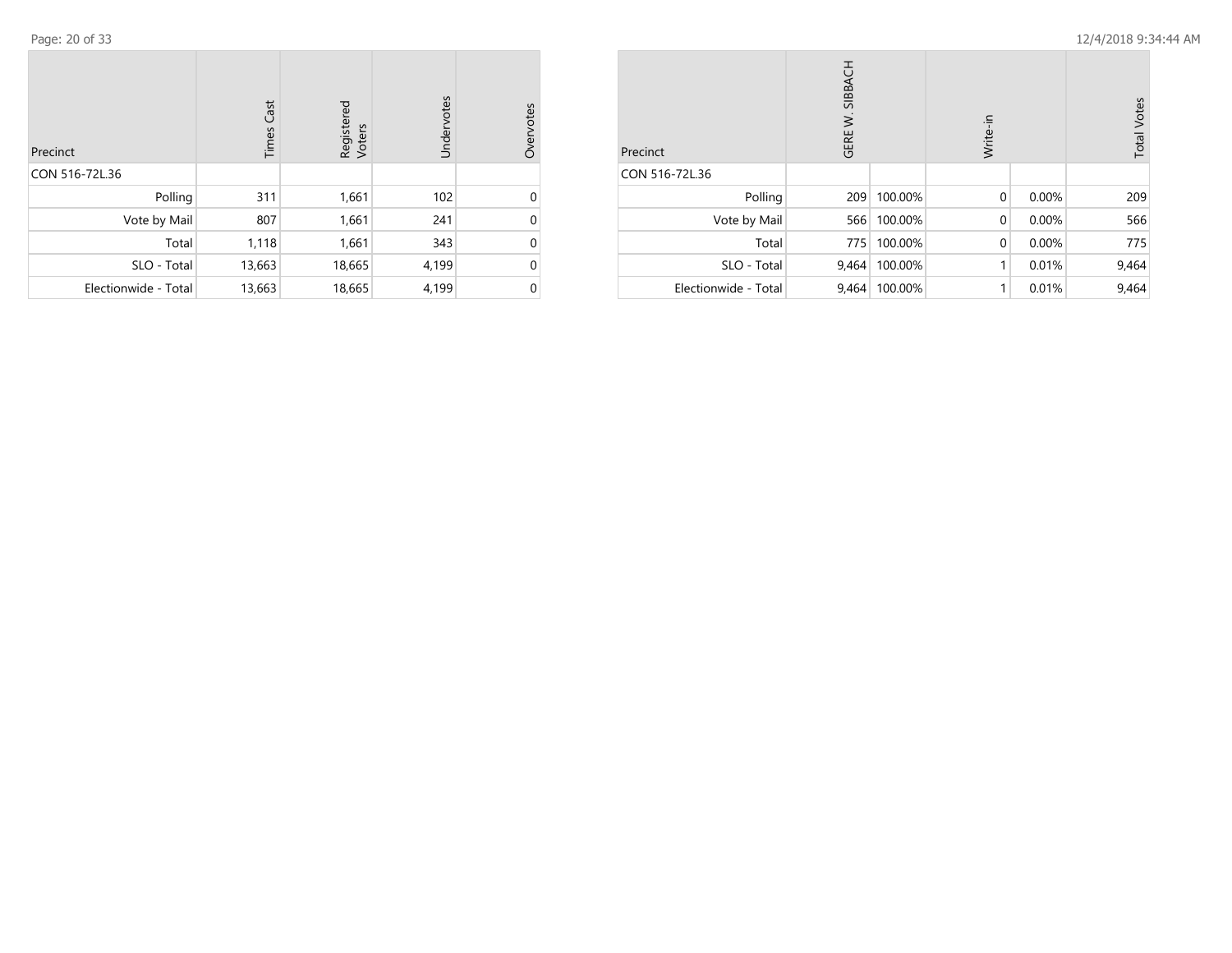Page: 21 of 33 12/4/2018 9:34:44 AM

| Precinct             | Unresolved<br>Write-In |
|----------------------|------------------------|
| CON 516-72L.36       |                        |
| Polling              | 0                      |
| Vote by Mail         | 0                      |
| Total                | 0                      |
| SLO - Total          | 1                      |
| Electionwide - Total |                        |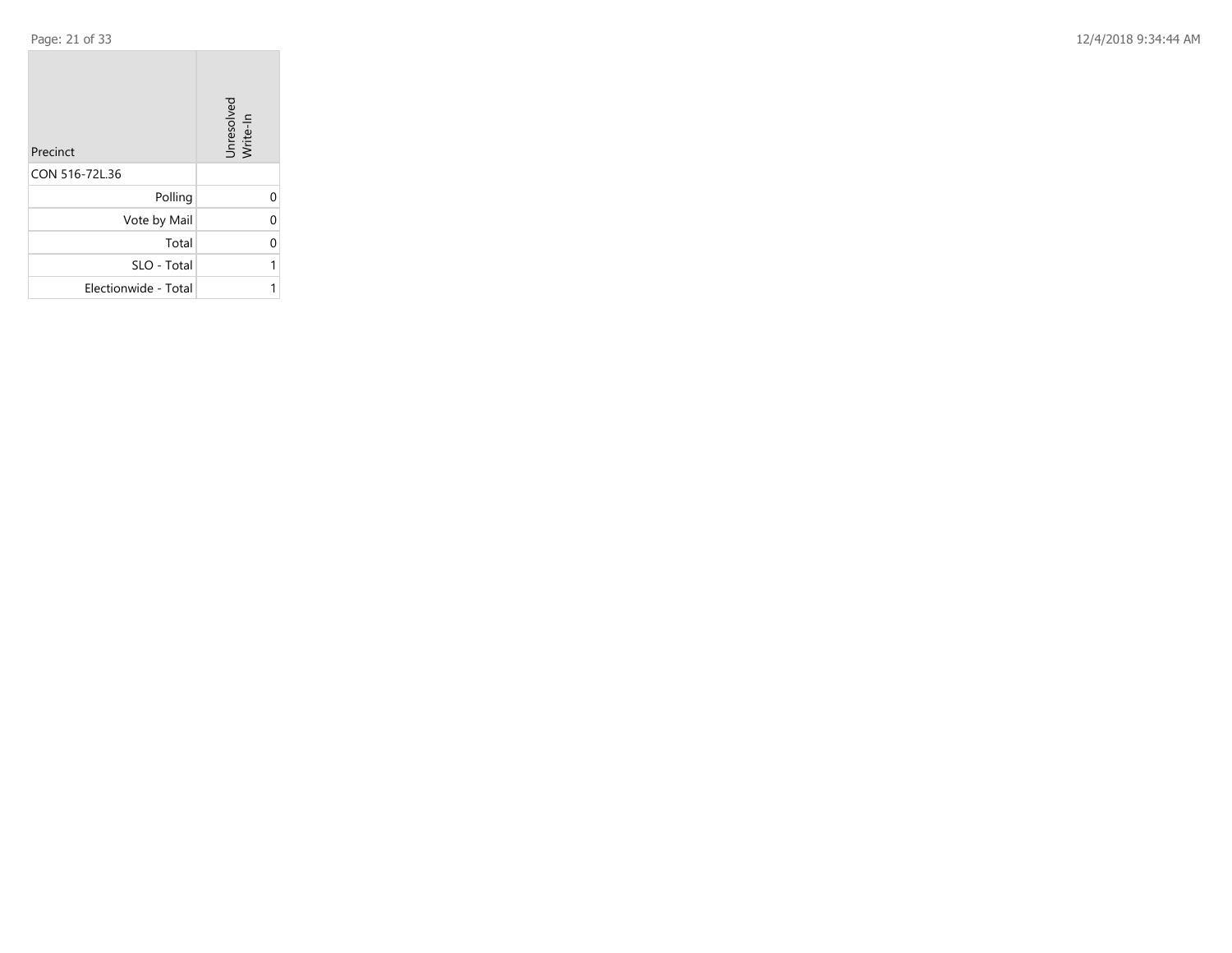# **E-18 CITY OF ATASCADERO CANNABIS BUSINESS TAX**

# **(Majority Vote) (Vote for 1)**

| Precinct       | <b>Times Cast</b> | Registered<br>Voters | Undervotes | Overvotes        |
|----------------|-------------------|----------------------|------------|------------------|
| Electionwide   |                   |                      |            |                  |
| <b>SLO</b>     |                   |                      |            |                  |
| CON 501-66L    |                   |                      |            |                  |
| Polling        | 246               | 1,402                | 14         | $\mathbf 0$      |
| Vote by Mail   | 874               | 1,402                | 64         | $\mathbf{1}$     |
| Total          | 1,120             | 1,402                | 78         | $\mathbf{1}$     |
| CON 502-66     |                   |                      |            |                  |
| Polling        | 248               | 1,519                | 18         | $\boldsymbol{0}$ |
| Vote by Mail   | 907               | 1,519                | 63         | $\boldsymbol{0}$ |
| Total          | 1,155             | 1,519                | 81         | $\mathbf 0$      |
| CON 503-67L    |                   |                      |            |                  |
| Polling        | 284               | 1,427                | 16         | $\boldsymbol{0}$ |
| Vote by Mail   | 898               | 1,427                | 53         | $\mathbf{1}$     |
| Total          | 1,182             | 1,427                | 69         | $\mathbf{1}$     |
| CON 504-67.36  |                   |                      |            |                  |
| Polling        | 205               | 892                  | 13         | $\mathbf{0}$     |
| Vote by Mail   | 466               | 892                  | 33         | $\mathbf{1}$     |
| Total          | 671               | 892                  | 46         | $\mathbf{1}$     |
| CON 505-67     |                   |                      |            |                  |
| Polling        | 322               | 1,606                | 20         | $\mathbf 0$      |
| Vote by Mail   | 891               | 1,606                | 57         | $\mathbf{1}$     |
| Total          | 1,213             | 1,606                | 77         | $\mathbf{1}$     |
| CON 506-67.36  |                   |                      |            |                  |
| Polling        | 179               | 877                  | 8          | $\pmb{0}$        |
| Vote by Mail   | 472               | 877                  | 23         | $\mathbf 0$      |
| Total          | 651               | 877                  | 31         | $\mathbf 0$      |
| CON 507-68L.36 |                   |                      |            |                  |
| Polling        | 213               | 920                  | 10         | $\boldsymbol{0}$ |
| Vote by Mail   | 437               | 920                  | 23         | $\boldsymbol{0}$ |
| Total          | 650               | 920                  | 33         | $\mathbf 0$      |

| Precinct            | YES |        | $\frac{1}{2}$ |        | <b>Total Votes</b> |
|---------------------|-----|--------|---------------|--------|--------------------|
| <b>Electionwide</b> |     |        |               |        |                    |
| <b>SLO</b>          |     |        |               |        |                    |
| <b>CON 501-66L</b>  |     |        |               |        |                    |
| Polling             | 171 | 73.71% | 61            | 26.29% | 232                |
| Vote by Mail        | 623 | 77.01% | 186           | 22.99% | 809                |
| Total               | 794 | 76.27% | 247           | 23.73% | 1,041              |
| CON 502-66          |     |        |               |        |                    |
| Polling             | 171 | 74.35% | 59            | 25.65% | 230                |
| Vote by Mail        | 649 | 76.90% | 195           | 23.10% | 844                |
| Total               | 820 | 76.35% | 254           | 23.65% | 1,074              |
| <b>CON 503-67L</b>  |     |        |               |        |                    |
| Polling             | 171 | 63.81% | 97            | 36.19% | 268                |
| Vote by Mail        | 637 | 75.47% | 207           | 24.53% | 844                |
| Total               | 808 | 72.66% | 304           | 27.34% | 1,112              |
| CON 504-67.36       |     |        |               |        |                    |
| Polling             | 142 | 73.96% | 50            | 26.04% | 192                |
| Vote by Mail        | 328 | 75.93% | 104           | 24.07% | 432                |
| Total               | 470 | 75.32% | 154           | 24.68% | 624                |
| CON 505-67          |     |        |               |        |                    |
| Polling             | 206 | 68.21% | 96            | 31.79% | 302                |
| Vote by Mail        | 612 | 73.47% | 221           | 26.53% | 833                |
| Total               | 818 | 72.07% | 317           | 27.93% | 1,135              |
| CON 506-67.36       |     |        |               |        |                    |
| Polling             | 107 | 62.57% | 64            | 37.43% | 171                |
| Vote by Mail        | 326 | 72.61% | 123           | 27.39% | 449                |
| Total               | 433 | 69.84% | 187           | 30.16% | 620                |
| CON 507-68L.36      |     |        |               |        |                    |
| Polling             | 142 | 69.95% | 61            | 30.05% | 203                |
| Vote by Mail        | 309 | 74.64% | 105           | 25.36% | 414                |
| Total               | 451 | 73.10% | 166           | 26.90% | 617                |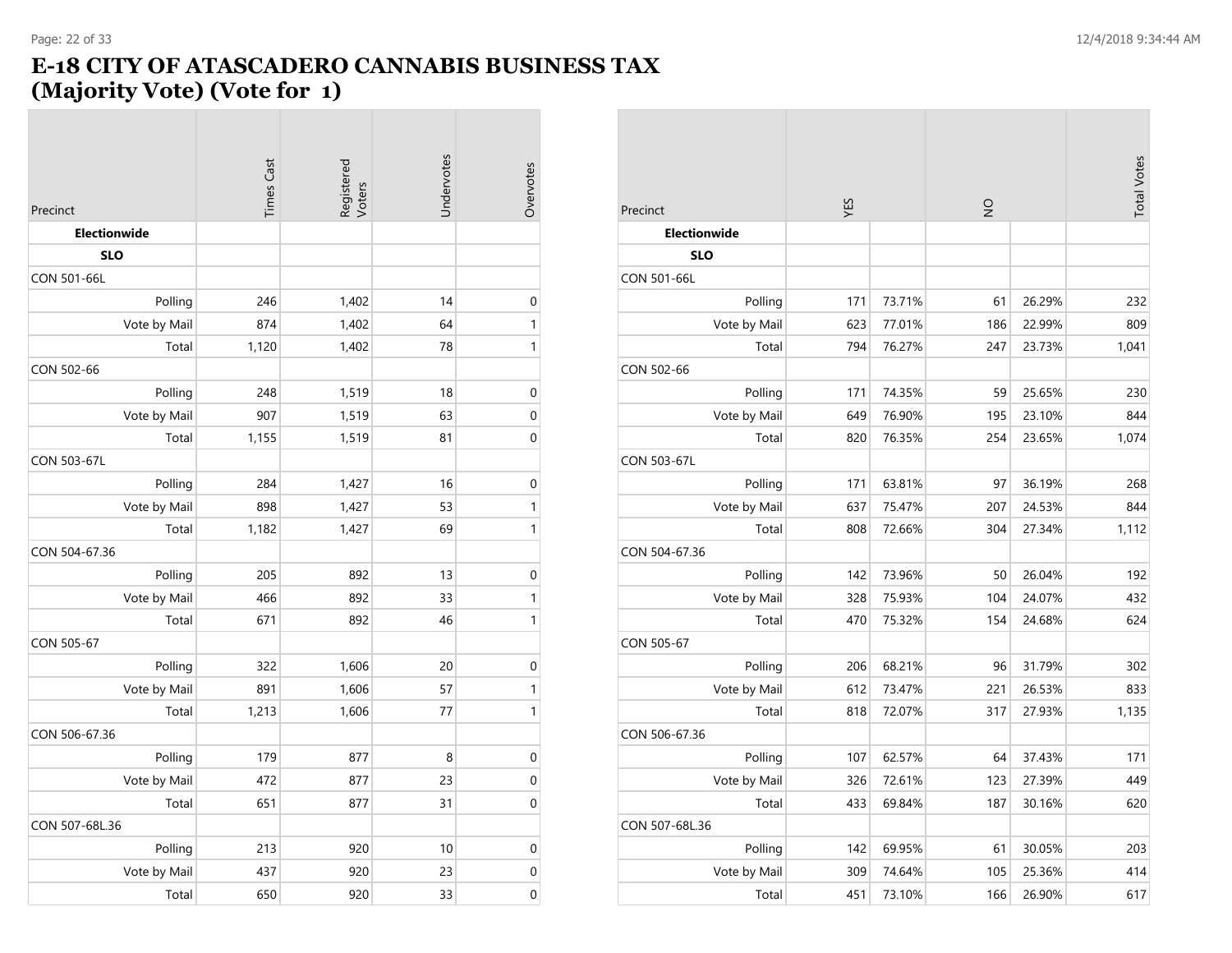| Precinct            | unresolve <sup>-</sup> |
|---------------------|------------------------|
| <b>Electionwide</b> |                        |
| <b>SLO</b>          |                        |
| CON 501-66L         |                        |
| Polling             |                        |
| Vote by Mail        |                        |
| Total               |                        |
| CON 502-66          |                        |
| Polling             |                        |
| Vote by Mail        |                        |
| Total               |                        |
| <b>CON 503-67L</b>  |                        |
| Polling             |                        |
| Vote by Mail        |                        |
| Total               |                        |
| CON 504-67.36       |                        |
| Polling             |                        |
| Vote by Mail        |                        |
| Total               |                        |
| CON 505-67          |                        |
| Polling             |                        |
| Vote by Mail        |                        |
| Total               |                        |
| CON 506-67.36       |                        |
| Polling             |                        |
| Vote by Mail        |                        |
| Total               |                        |
| CON 507-68L.36      |                        |
| Polling             |                        |
| Vote by Mail        |                        |
| Total               |                        |

0

0

0

0

0

0

0

0

0

0

0

0

0

0

0

0

0

0

0

0

0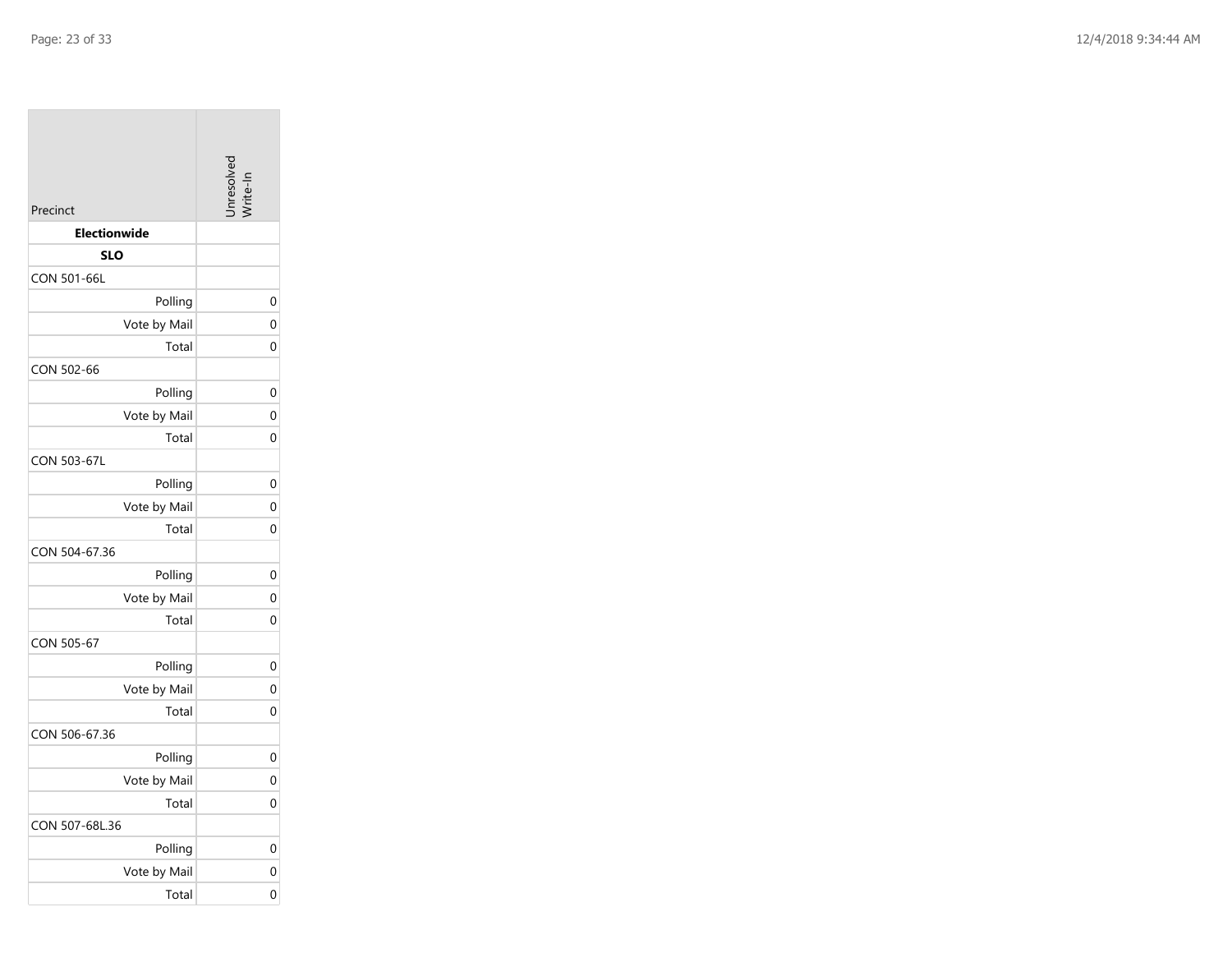| Precinct       | <b>Times Cast</b> | Registered<br>Voters | Undervotes | Overvotes        |
|----------------|-------------------|----------------------|------------|------------------|
| CON 508-66     |                   |                      |            |                  |
| Polling        | 181               | 1,042                | 16         | $\mathbf 0$      |
| Vote by Mail   | 579               | 1,042                | 40         | $\mathbf 0$      |
| Total          | 760               | 1,042                | 56         | $\mathbf 0$      |
| CON 509-66.36  |                   |                      |            |                  |
| Polling        | 198               | 1,086                | 13         | $\mathbf 0$      |
| Vote by Mail   | 599               | 1,086                | 39         | $\mathbf 0$      |
| Total          | 797               | 1,086                | 52         | $\mathbf 0$      |
| CON 510-69L.36 |                   |                      |            |                  |
| Polling        | 209               | 1,011                | 14         | $\mathbf 0$      |
| Vote by Mail   | 555               | 1,011                | 29         | $\mathbf 0$      |
| Total          | 764               | 1,011                | 43         | $\mathbf 0$      |
| CON 511-69.36  |                   |                      |            |                  |
| Polling        | 224               | 980                  | 18         | $\mathbf 0$      |
| Vote by Mail   | 490               | 980                  | 26         | $\mathbf 0$      |
| Total          | 714               | 980                  | 44         | $\mathbf 0$      |
| CON 512-70L.36 |                   |                      |            |                  |
| Polling        | 189               | 984                  | 8          | $\mathbf 0$      |
| Vote by Mail   | 459               | 984                  | 24         | $\mathbf 0$      |
| Total          | 648               | 984                  | 32         | $\mathbf 0$      |
| CON 513-70.36  |                   |                      |            |                  |
| Polling        | 185               | 1,034                | 14         | $\mathbf 0$      |
| Vote by Mail   | 479               | 1,034                | 26         | $\mathbf 0$      |
| Total          | 664               | 1,034                | 40         | $\mathbf 0$      |
| CON 514-68.36  |                   |                      |            |                  |
| Polling        | 238               | 1,084                | 10         | $\mathbf 0$      |
| Vote by Mail   | 535               | 1,084                | 45         | $\mathbf{0}$     |
| Total          | 773               | 1,084                | 55         | $\mathbf 0$      |
| CON 515-71L.36 |                   |                      |            |                  |
| Polling        | 163               | 1,140                | 12         | $\boldsymbol{0}$ |
| Vote by Mail   | 620               | 1,140                | 42         | $\boldsymbol{0}$ |
| Total          | 783               | 1,140                | 54         | $\pmb{0}$        |
|                |                   |                      |            |                  |

m.

**COL** 

|                |     |        |     |        | <b>Total Votes</b> |
|----------------|-----|--------|-----|--------|--------------------|
| Precinct       | ΥES |        | g   |        |                    |
| CON 508-66     |     |        |     |        |                    |
| Polling        | 125 | 75.76% | 40  | 24.24% | 165                |
| Vote by Mail   | 400 | 74.21% | 139 | 25.79% | 539                |
| Total          | 525 | 74.57% | 179 | 25.43% | 704                |
| CON 509-66.36  |     |        |     |        |                    |
| Polling        | 117 | 63.24% | 68  | 36.76% | 185                |
| Vote by Mail   | 408 | 72.86% | 152 | 27.14% | 560                |
| Total          | 525 | 70.47% | 220 | 29.53% | 745                |
| CON 510-69L.36 |     |        |     |        |                    |
| Polling        | 149 | 76.41% | 46  | 23.59% | 195                |
| Vote by Mail   | 373 | 70.91% | 153 | 29.09% | 526                |
| Total          | 522 | 72.40% | 199 | 27.60% | 721                |
| CON 511-69.36  |     |        |     |        |                    |
| Polling        | 133 | 64.56% | 73  | 35.44% | 206                |
| Vote by Mail   | 338 | 72.84% | 126 | 27.16% | 464                |
| Total          | 471 | 70.30% | 199 | 29.70% | 670                |
| CON 512-70L.36 |     |        |     |        |                    |
| Polling        | 131 | 72.38% | 50  | 27.62% | 181                |
| Vote by Mail   | 313 | 71.95% | 122 | 28.05% | 435                |
| Total          | 444 | 72.08% | 172 | 27.92% | 616                |
| CON 513-70.36  |     |        |     |        |                    |
| Polling        | 121 | 70.76% | 50  | 29.24% | 171                |
| Vote by Mail   | 347 | 76.60% | 106 | 23.40% | 453                |
| Total          | 468 | 75.00% | 156 | 25.00% | 624                |
| CON 514-68.36  |     |        |     |        |                    |
| Polling        | 151 | 66.23% | 77  | 33.77% | 228                |
| Vote by Mail   | 365 | 74.49% | 125 | 25.51% | 490                |
| Total          | 516 | 71.87% | 202 | 28.13% | 718                |
| CON 515-71L.36 |     |        |     |        |                    |
| Polling        | 99  | 65.56% | 52  | 34.44% | 151                |
| Vote by Mail   | 422 | 73.01% | 156 | 26.99% | 578                |
| Total          | 521 | 71.47% | 208 | 28.53% | 729                |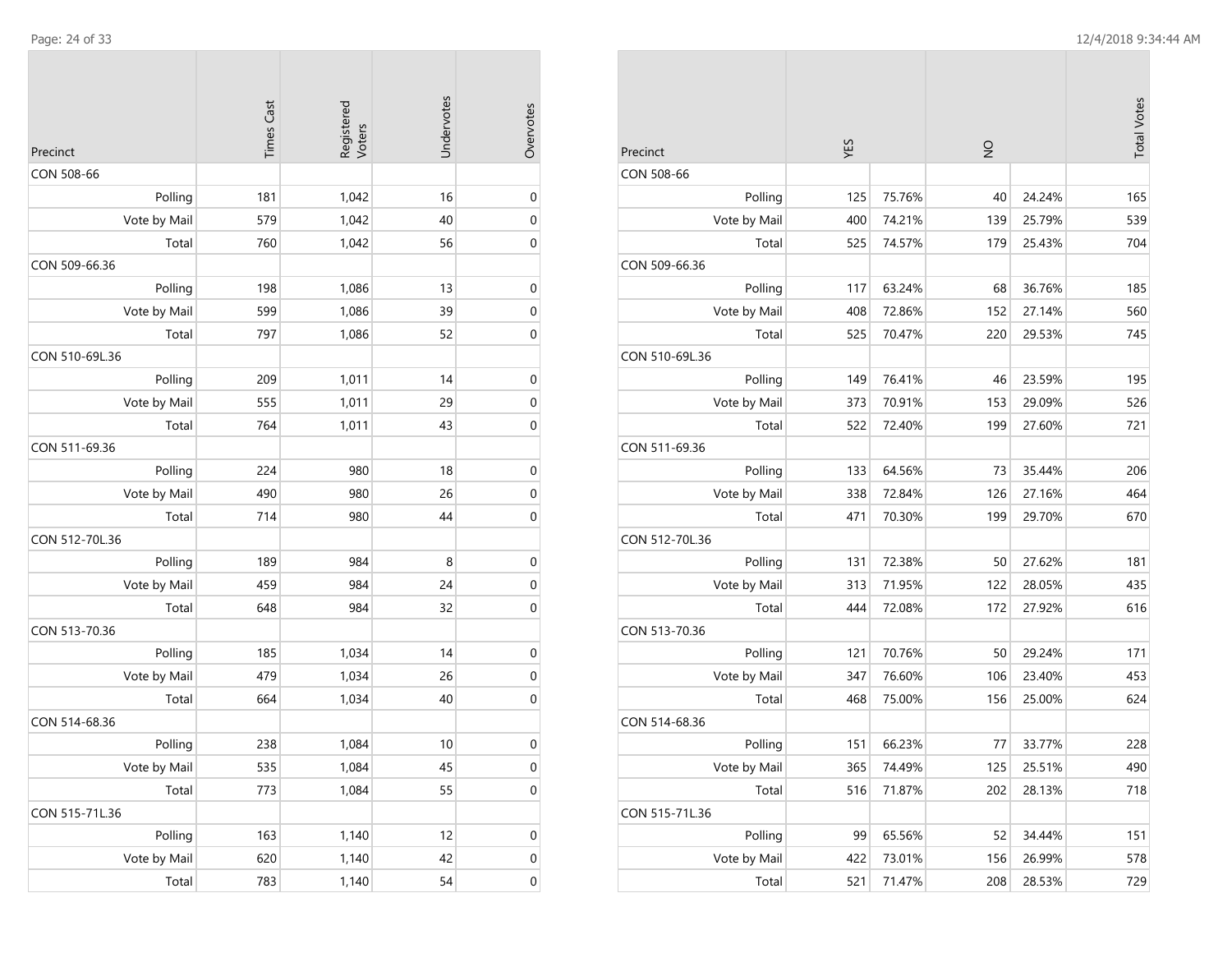|  | Page: 25 of 33 |  |  |  |
|--|----------------|--|--|--|
|--|----------------|--|--|--|

| Precinct       | Inresolved     |
|----------------|----------------|
| CON 508-66     |                |
| Polling        | 0              |
| Vote by Mail   | $\overline{0}$ |
| Total          | 0              |
| CON 509-66.36  |                |
| Polling        | 0              |
| Vote by Mail   | 0              |
| Total          | 0              |
| CON 510-69L.36 |                |
| Polling        | 0              |
| Vote by Mail   | $\mathbf 0$    |
| Total          | 0              |
| CON 511-69.36  |                |
| Polling        | 0              |
| Vote by Mail   | $\mathbf 0$    |
| Total          | 0              |
| CON 512-70L.36 |                |
| Polling        | 0              |
| Vote by Mail   | 0              |
| Total          | $\overline{0}$ |
| CON 513-70.36  |                |
| Polling        | 0              |
| Vote by Mail   | 0              |
| Total          | 0              |
| CON 514-68.36  |                |
| Polling        | 0              |
| Vote by Mail   | $\mathbf{0}$   |
| Total          | 0              |
| CON 515-71L.36 |                |
| Polling        | 0              |
| Vote by Mail   | 0              |
| Total          | 0              |
|                |                |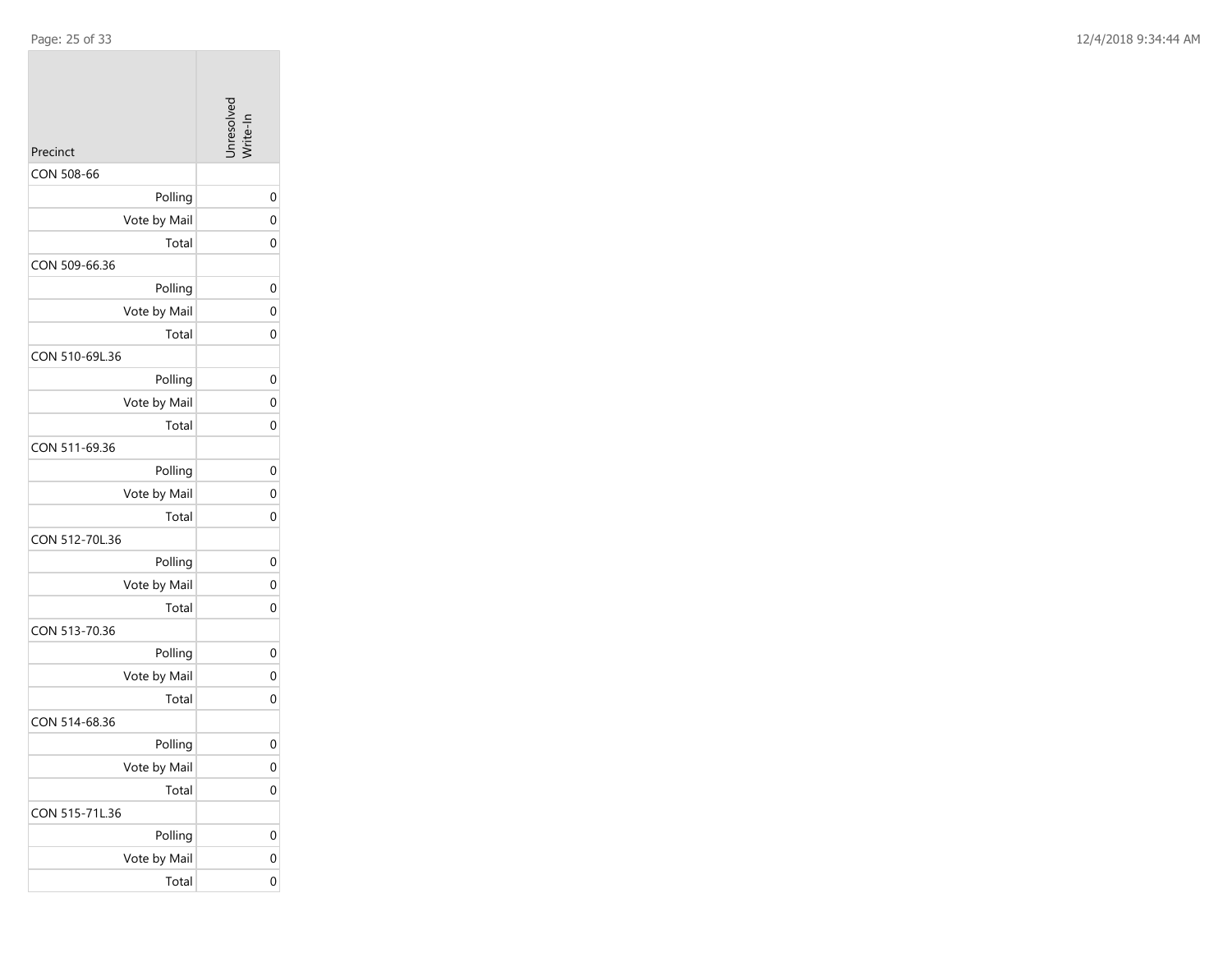| Precinct             | <b>Times Cast</b> | Registered<br>Voters | Undervotes | Overvotes |
|----------------------|-------------------|----------------------|------------|-----------|
| CON 516-72L.36       |                   |                      |            |           |
| Polling              | 311               | 1,661                | 34         | ი         |
| Vote by Mail         | 807               | 1,661                | 46         | 0         |
| Total                | 1,118             | 1,661                | 80         | 0         |
| SLO - Total          | 13,663            | 18,665               | 871        | 4         |
| Electionwide - Total | 13,663            | 18,665               | 871        | 4         |

| Precinct             | YES   |        | $\frac{1}{2}$ |        | <b>Total Votes</b> |
|----------------------|-------|--------|---------------|--------|--------------------|
| CON 516-72L.36       |       |        |               |        |                    |
| Polling              | 208   | 75.09% | 69            | 24.91% | 277                |
| Vote by Mail         | 605   | 79.50% | 156           | 20.50% | 761                |
| Total                | 813   | 78.32% | 225           | 21.68% | 1,038              |
| SLO - Total          | 9,399 | 73.50% | 3,389         | 26.50% | 12,788             |
| Electionwide - Total | 9,399 | 73.50% | 3,389         | 26.50% | 12,788             |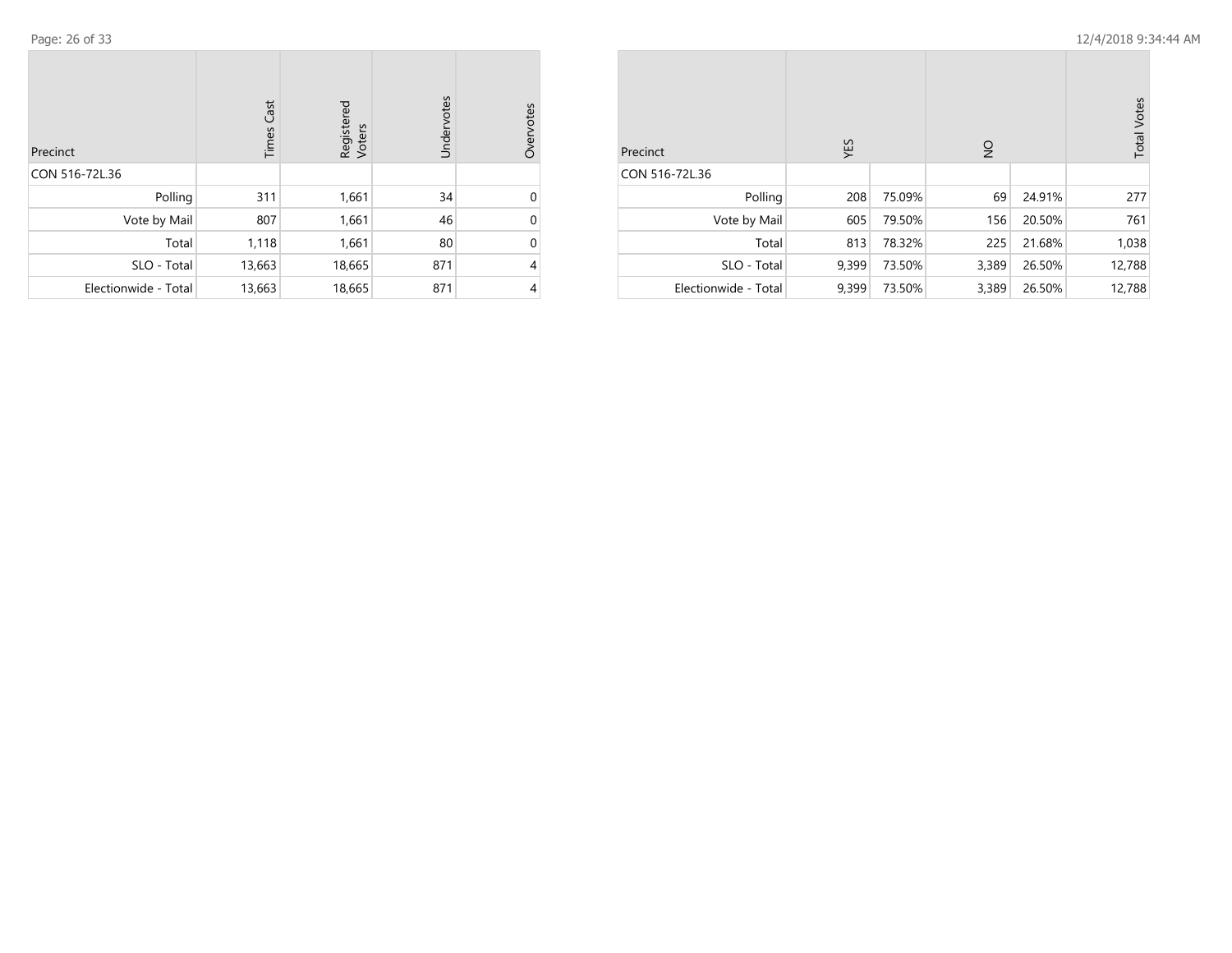$\mathcal{L}^{\mathcal{L}}$ 

Page: 27 of 33 12/4/2018 9:34:44 AM

| Precinct             | Unresolved<br>Write-In |
|----------------------|------------------------|
| CON 516-72L.36       |                        |
| Polling              |                        |
| Vote by Mail         | U                      |
| Total                |                        |
| SLO - Total          | U                      |
| Electionwide - Total |                        |

the control of the control of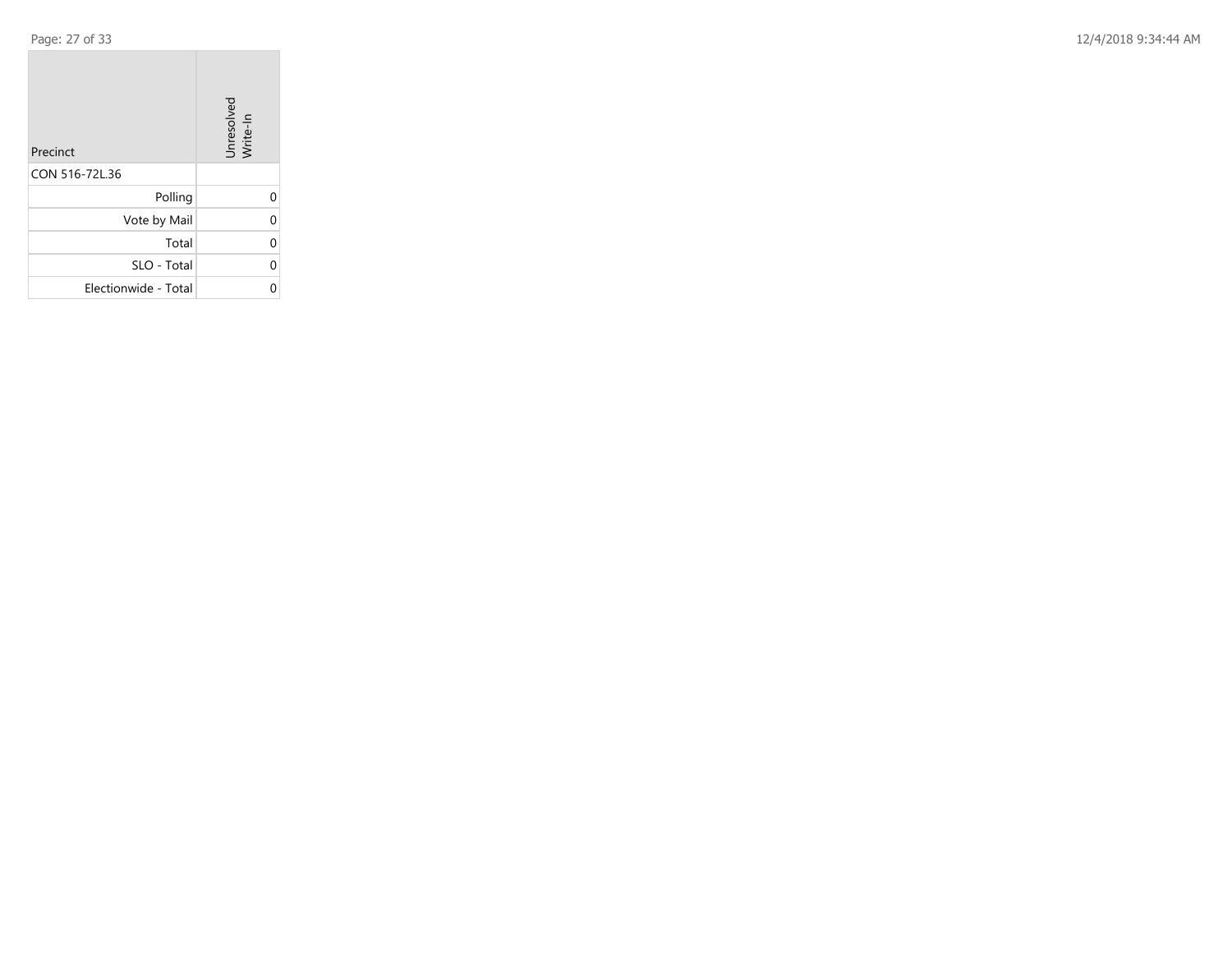#### **J-18 CITY OF ATASCADERO MAYORAL TERM (Majority Vote) (Vote for 1)**

| Precinct            | <b>Times Cast</b> | Registered<br>Voters | Undervotes     | Overvotes        |
|---------------------|-------------------|----------------------|----------------|------------------|
| <b>Electionwide</b> |                   |                      |                |                  |
| <b>SLO</b>          |                   |                      |                |                  |
| CON 501-66L         |                   |                      |                |                  |
| Polling             | 246               | 1,402                | 16             | $\mathbf 0$      |
| Vote by Mail        | 874               | 1,402                | 44             | $\boldsymbol{0}$ |
| Total               | 1,120             | 1,402                | 60             | $\boldsymbol{0}$ |
| CON 502-66          |                   |                      |                |                  |
| Polling             | 248               | 1,519                | 17             | $\boldsymbol{0}$ |
| Vote by Mail        | 907               | 1,519                | 53             | $\boldsymbol{0}$ |
| Total               | 1,155             | 1,519                | 70             | $\mathbf 0$      |
| CON 503-67L         |                   |                      |                |                  |
| Polling             | 284               | 1,427                | 15             | $\pmb{0}$        |
| Vote by Mail        | 898               | 1,427                | 52             | $\boldsymbol{0}$ |
| Total               | 1,182             | 1,427                | 67             | $\boldsymbol{0}$ |
| CON 504-67.36       |                   |                      |                |                  |
| Polling             | 205               | 892                  | $\overline{7}$ | $\boldsymbol{0}$ |
| Vote by Mail        | 466               | 892                  | 31             | $\mathbf 0$      |
| Total               | 671               | 892                  | 38             | $\boldsymbol{0}$ |
| CON 505-67          |                   |                      |                |                  |
| Polling             | 322               | 1,606                | 16             | $\mathbf{1}$     |
| Vote by Mail        | 891               | 1,606                | 46             | $\boldsymbol{0}$ |
| Total               | 1,213             | 1,606                | 62             | $\mathbf{1}$     |
| CON 506-67.36       |                   |                      |                |                  |
| Polling             | 179               | 877                  | 5              | $\boldsymbol{0}$ |
| Vote by Mail        | 472               | 877                  | 34             | $\mathbf 0$      |
| Total               | 651               | 877                  | 39             | $\mathbf 0$      |
| CON 507-68L.36      |                   |                      |                |                  |
| Polling             | 213               | 920                  | 11             | $\boldsymbol{0}$ |
| Vote by Mail        | 437               | 920                  | 26             | $\boldsymbol{0}$ |
| Total               | 650               | 920                  | 37             | 0                |

| Precinct            | ΥES |        | $\frac{1}{2}$ |        | <b>Total Votes</b> |
|---------------------|-----|--------|---------------|--------|--------------------|
| <b>Electionwide</b> |     |        |               |        |                    |
| <b>SLO</b>          |     |        |               |        |                    |
| CON 501-66L         |     |        |               |        |                    |
| Polling             | 96  | 41.74% | 134           | 58.26% | 230                |
| Vote by Mail        | 327 | 39.40% | 503           | 60.60% | 830                |
| Total               | 423 | 39.91% | 637           | 60.09% | 1,060              |
| CON 502-66          |     |        |               |        |                    |
| Polling             | 57  | 24.68% | 174           | 75.32% | 231                |
| Vote by Mail        | 266 | 31.15% | 588           | 68.85% | 854                |
| Total               | 323 | 29.77% | 762           | 70.23% | 1,085              |
| CON 503-67L         |     |        |               |        |                    |
| Polling             | 70  | 26.02% | 199           | 73.98% | 269                |
| Vote by Mail        | 300 | 35.46% | 546           | 64.54% | 846                |
| Total               | 370 | 33.18% | 745           | 66.82% | 1,115              |
| CON 504-67.36       |     |        |               |        |                    |
| Polling             | 66  | 33.33% | 132           | 66.67% | 198                |
| Vote by Mail        | 151 | 34.71% | 284           | 65.29% | 435                |
| Total               | 217 | 34.28% | 416           | 65.72% | 633                |
| CON 505-67          |     |        |               |        |                    |
| Polling             | 90  | 29.51% | 215           | 70.49% | 305                |
| Vote by Mail        | 330 | 39.05% | 515           | 60.95% | 845                |
| Total               | 420 | 36.52% | 730           | 63.48% | 1,150              |
| CON 506-67.36       |     |        |               |        |                    |
| Polling             | 59  | 33.91% | 115           | 66.09% | 174                |
| Vote by Mail        | 175 | 39.95% | 263           | 60.05% | 438                |
| Total               | 234 | 38.24% | 378           | 61.76% | 612                |
| CON 507-68L.36      |     |        |               |        |                    |
| Polling             | 68  | 33.66% | 134           | 66.34% | 202                |
| Vote by Mail        | 125 | 30.41% | 286           | 69.59% | 411                |
| Total               | 193 | 31.48% | 420           | 68.52% | 613                |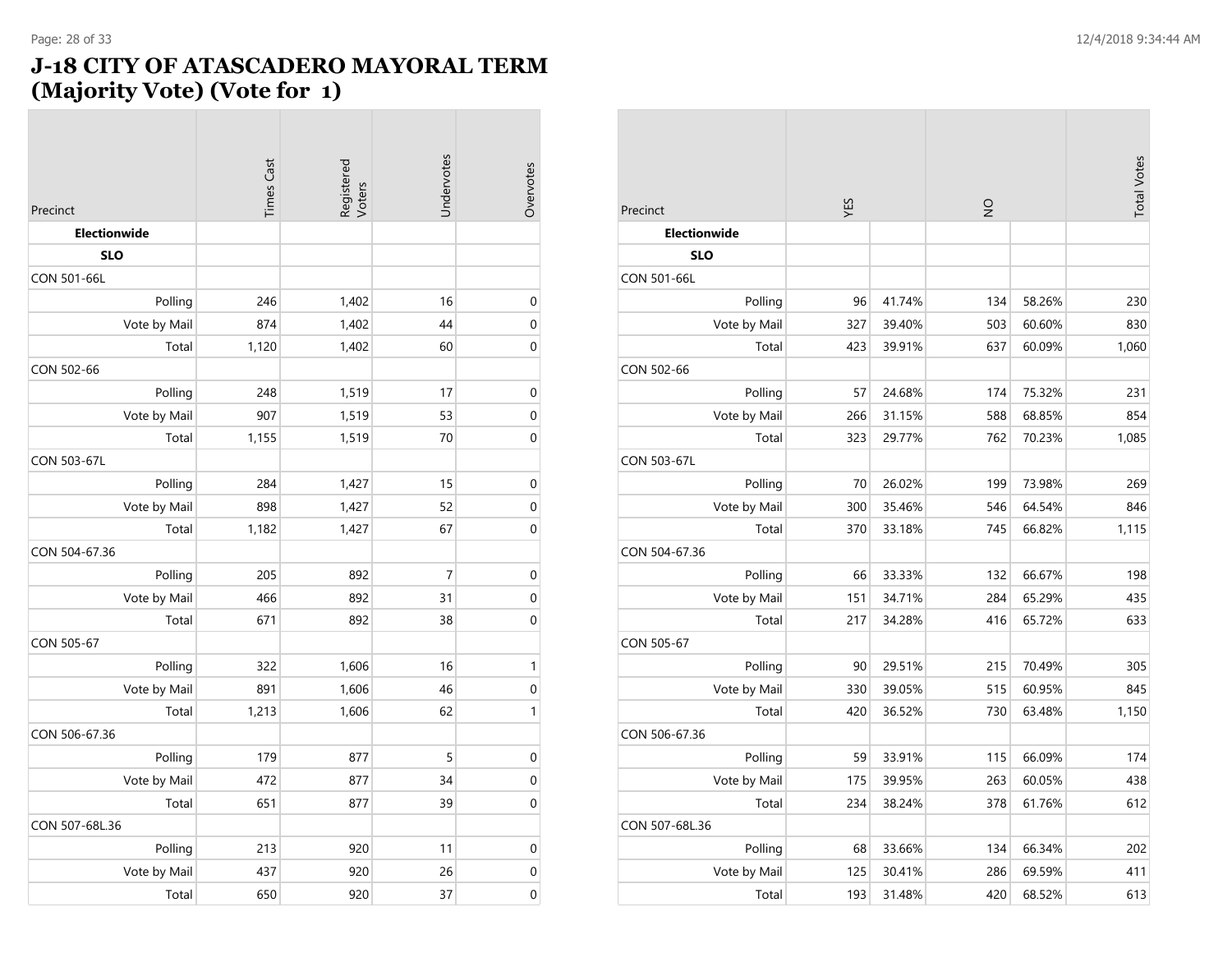| Precinct            | Juresolve |
|---------------------|-----------|
| <b>Electionwide</b> |           |
| <b>SLO</b>          |           |
| CON 501-66L         |           |
| Polling             |           |
| Vote by Mail        |           |
| Total               |           |
| CON 502-66          |           |
| Polling             |           |
| Vote by Mail        |           |
| Total               |           |
| <b>CON 503-67L</b>  |           |
| Polling             |           |
| Vote by Mail        |           |
| Total               |           |
| CON 504-67.36       |           |
| Polling             |           |
| Vote by Mail        |           |
| Total               |           |
| CON 505-67          |           |
| Polling             |           |
| Vote by Mail        |           |
| Total               |           |
| CON 506-67.36       |           |
| Polling             |           |
| Vote by Mail        |           |
| Total               |           |
| CON 507-68L.36      |           |
| Polling             |           |
| Vote by Mail        |           |
| Total               |           |

0

0

0

0

0

0

0

0

0

0

0

0

0

0

0

0

0

0

0

0

0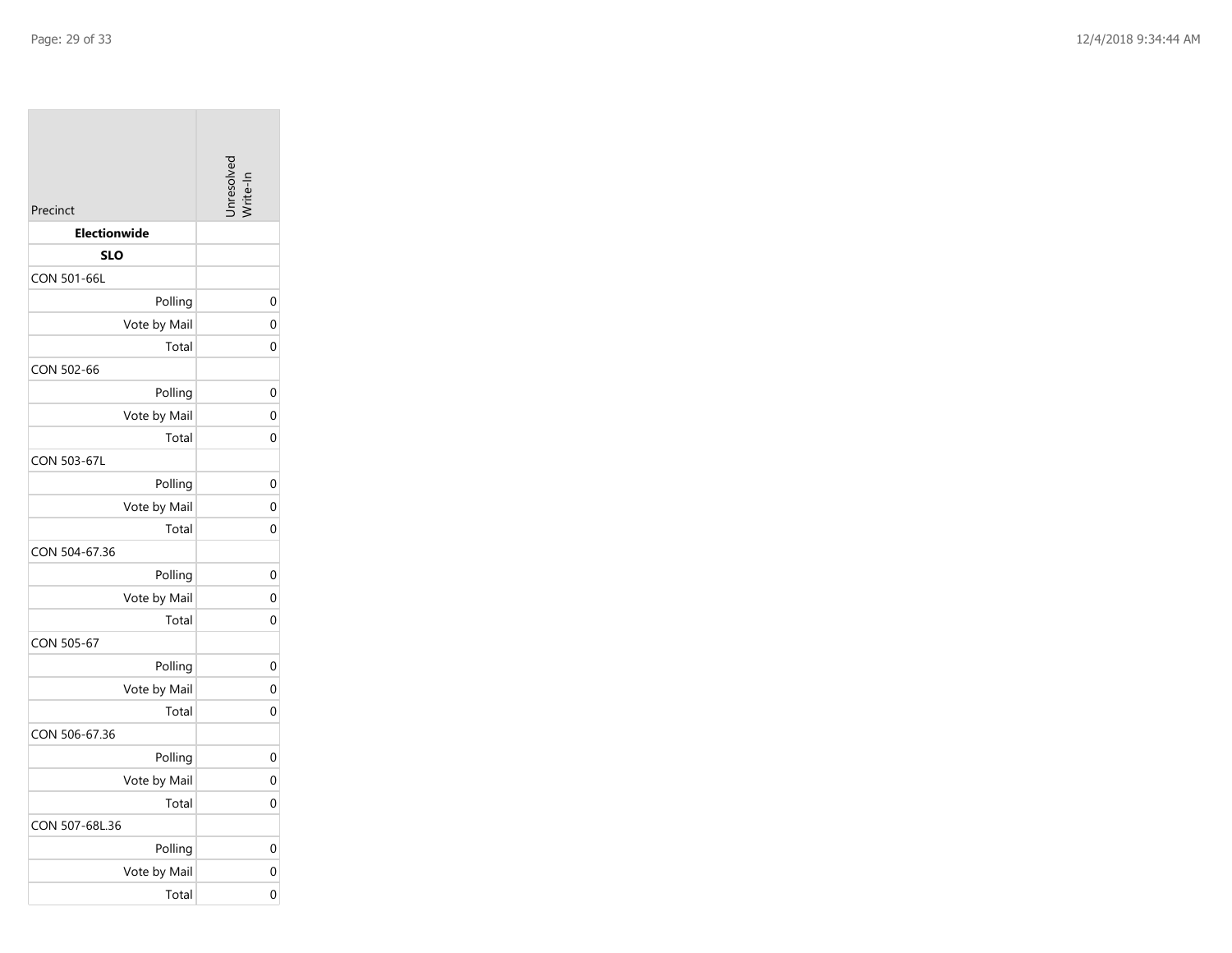$\mathcal{L}^{\text{max}}$ 

| CON 508-66<br>Polling<br>181<br>1,042<br>17<br>Vote by Mail<br>579<br>1,042<br>35<br>Total<br>760<br>1,042<br>52<br>CON 509-66.36<br>198<br>1,086<br>Polling<br>14<br>Vote by Mail<br>599<br>1,086<br>29<br>Total<br>797<br>1,086<br>43<br>CON 510-69L.36 | Overvotes        |
|-----------------------------------------------------------------------------------------------------------------------------------------------------------------------------------------------------------------------------------------------------------|------------------|
|                                                                                                                                                                                                                                                           |                  |
|                                                                                                                                                                                                                                                           | $\boldsymbol{0}$ |
|                                                                                                                                                                                                                                                           | 0                |
|                                                                                                                                                                                                                                                           | 0                |
|                                                                                                                                                                                                                                                           |                  |
|                                                                                                                                                                                                                                                           | $\mathbf 0$      |
|                                                                                                                                                                                                                                                           | $\mathbf 0$      |
|                                                                                                                                                                                                                                                           | $\boldsymbol{0}$ |
|                                                                                                                                                                                                                                                           |                  |
| Polling<br>1,011<br>209<br>15                                                                                                                                                                                                                             | $\boldsymbol{0}$ |
| Vote by Mail<br>19<br>555<br>1,011                                                                                                                                                                                                                        | $\boldsymbol{0}$ |
| Total<br>764<br>1,011<br>34                                                                                                                                                                                                                               | $\boldsymbol{0}$ |
| CON 511-69.36                                                                                                                                                                                                                                             |                  |
| 224<br>980<br>Polling<br>17                                                                                                                                                                                                                               | $\boldsymbol{0}$ |
| Vote by Mail<br>490<br>980<br>27                                                                                                                                                                                                                          | $\boldsymbol{0}$ |
| 714<br>980<br>44<br>Total                                                                                                                                                                                                                                 | $\mathbf 0$      |
| CON 512-70L.36                                                                                                                                                                                                                                            |                  |
| Polling<br>189<br>984<br>14                                                                                                                                                                                                                               | $\boldsymbol{0}$ |
| Vote by Mail<br>984<br>459<br>27                                                                                                                                                                                                                          | $\boldsymbol{0}$ |
| Total<br>648<br>984<br>41                                                                                                                                                                                                                                 | $\boldsymbol{0}$ |
| CON 513-70.36                                                                                                                                                                                                                                             |                  |
| Polling<br>185<br>1,034<br>13                                                                                                                                                                                                                             | 1                |
| Vote by Mail<br>479<br>1,034<br>28                                                                                                                                                                                                                        | $\mathbf 0$      |
| Total<br>664<br>1,034<br>41                                                                                                                                                                                                                               | 1                |
| CON 514-68.36                                                                                                                                                                                                                                             |                  |
| Polling<br>238<br>1,084<br>17                                                                                                                                                                                                                             | $\boldsymbol{0}$ |
| Vote by Mail<br>535<br>1,084<br>37                                                                                                                                                                                                                        | $\boldsymbol{0}$ |
| 1,084<br>Total<br>54<br>773                                                                                                                                                                                                                               | $\mathbf 0$      |
| CON 515-71L.36                                                                                                                                                                                                                                            |                  |
| Polling<br>163<br>1,140<br>11                                                                                                                                                                                                                             | $\boldsymbol{0}$ |
| Vote by Mail<br>620<br>1,140<br>36                                                                                                                                                                                                                        | $\boldsymbol{0}$ |
| 783<br>1,140<br>Total<br>47                                                                                                                                                                                                                               | $\boldsymbol{0}$ |

|                |        |        |               |        | <b>Total Votes</b> |
|----------------|--------|--------|---------------|--------|--------------------|
| Precinct       | YES    |        | $\frac{0}{2}$ |        |                    |
| CON 508-66     |        |        |               |        |                    |
| Polling        | 46     | 28.05% | 118           | 71.95% | 164                |
| Vote by Mail   | 203    | 37.32% | 341           | 62.68% | 544                |
| Total          | 249    | 35.17% | 459           | 64.83% | 708                |
| CON 509-66.36  |        |        |               |        |                    |
| Polling        | 66     | 35.87% | 118           | 64.13% | 184                |
| Vote by Mail   | 179    | 31.40% | 391           | 68.60% | 570                |
| Total          | 245    | 32.49% | 509           | 67.51% | 754                |
| CON 510-69L.36 |        |        |               |        |                    |
| Polling        | 76     | 39.18% | 118           | 60.82% | 194                |
| Vote by Mail   | 204    | 38.06% | 332           | 61.94% | 536                |
| Total          | 280    | 38.36% | 450           | 61.64% | 730                |
| CON 511-69.36  |        |        |               |        |                    |
| Polling        | 63     | 30.43% | 144           | 69.57% | 207                |
| Vote by Mail   | 141    | 30.45% | 322           | 69.55% | 463                |
| Total          | 204    | 30.45% | 466           | 69.55% | 670                |
| CON 512-70L.36 |        |        |               |        |                    |
| Polling        | 54     | 30.86% | 121           | 69.14% | 175                |
| Vote by Mail   | 134    | 31.02% | 298           | 68.98% | 432                |
| Total          | 188    | 30.97% | 419           | 69.03% | 607                |
| CON 513-70.36  |        |        |               |        |                    |
| Polling        | 53     | 30.99% | 118           | 69.01% | 171                |
| Vote by Mail   | 141    | 31.26% | 310           | 68.74% | 451                |
| Total          | 194    | 31.19% | 428           | 68.81% | 622                |
| CON 514-68.36  |        |        |               |        |                    |
| Polling        | $78\,$ | 35.29% | 143           | 64.71% | 221                |
| Vote by Mail   | 168    | 33.73% | 330           | 66.27% | 498                |
| Total          | 246    | 34.21% | 473           | 65.79% | 719                |
| CON 515-71L.36 |        |        |               |        |                    |
| Polling        | 51     | 33.55% | 101           | 66.45% | 152                |
| Vote by Mail   | 190    | 32.53% | 394           | 67.47% | 584                |
| Total          | 241    | 32.74% | 495           | 67.26% | 736                |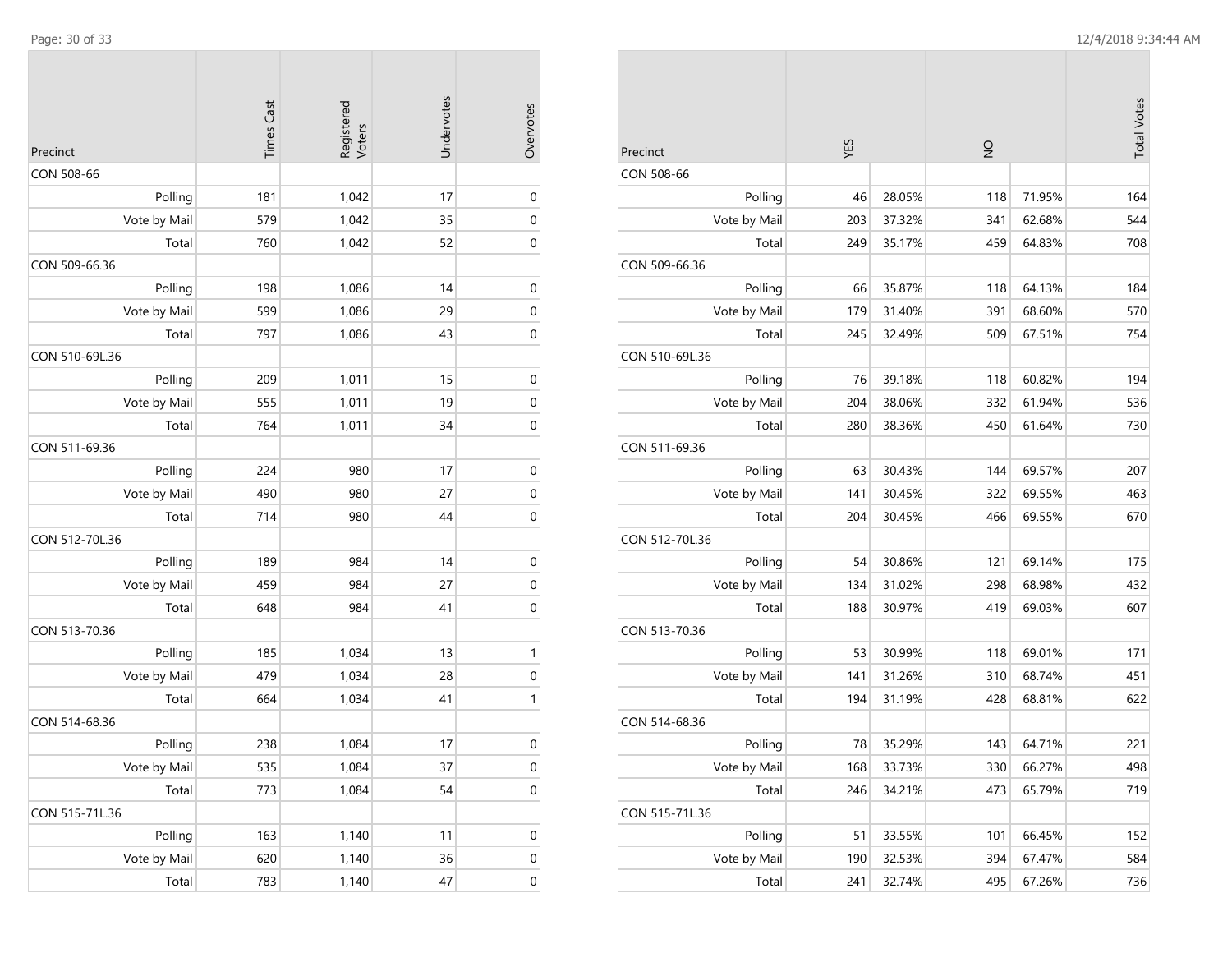|                | Jnresolver   |
|----------------|--------------|
| Precinct       |              |
| CON 508-66     |              |
| Polling        | 0            |
| Vote by Mail   | 0            |
| Total          | 0            |
| CON 509-66.36  |              |
| Polling        | 0            |
| Vote by Mail   | 0            |
| Total          | 0            |
| CON 510-69L.36 |              |
| Polling        | 0            |
| Vote by Mail   | 0            |
| Total          | 0            |
| CON 511-69.36  |              |
| Polling        | 0            |
| Vote by Mail   | 0            |
| Total          | 0            |
| CON 512-70L.36 |              |
| Polling        | 0            |
| Vote by Mail   | 0            |
| Total          | 0            |
| CON 513-70.36  |              |
| Polling        | 0            |
| Vote by Mail   | 0            |
| Total          | 0            |
| CON 514-68.36  |              |
| Polling        | 0            |
| Vote by Mail   | $\mathbf{0}$ |
| Total          | 0            |
| CON 515-71L.36 |              |
| Polling        | 0            |
| Vote by Mail   | 0            |
| Total          | 0            |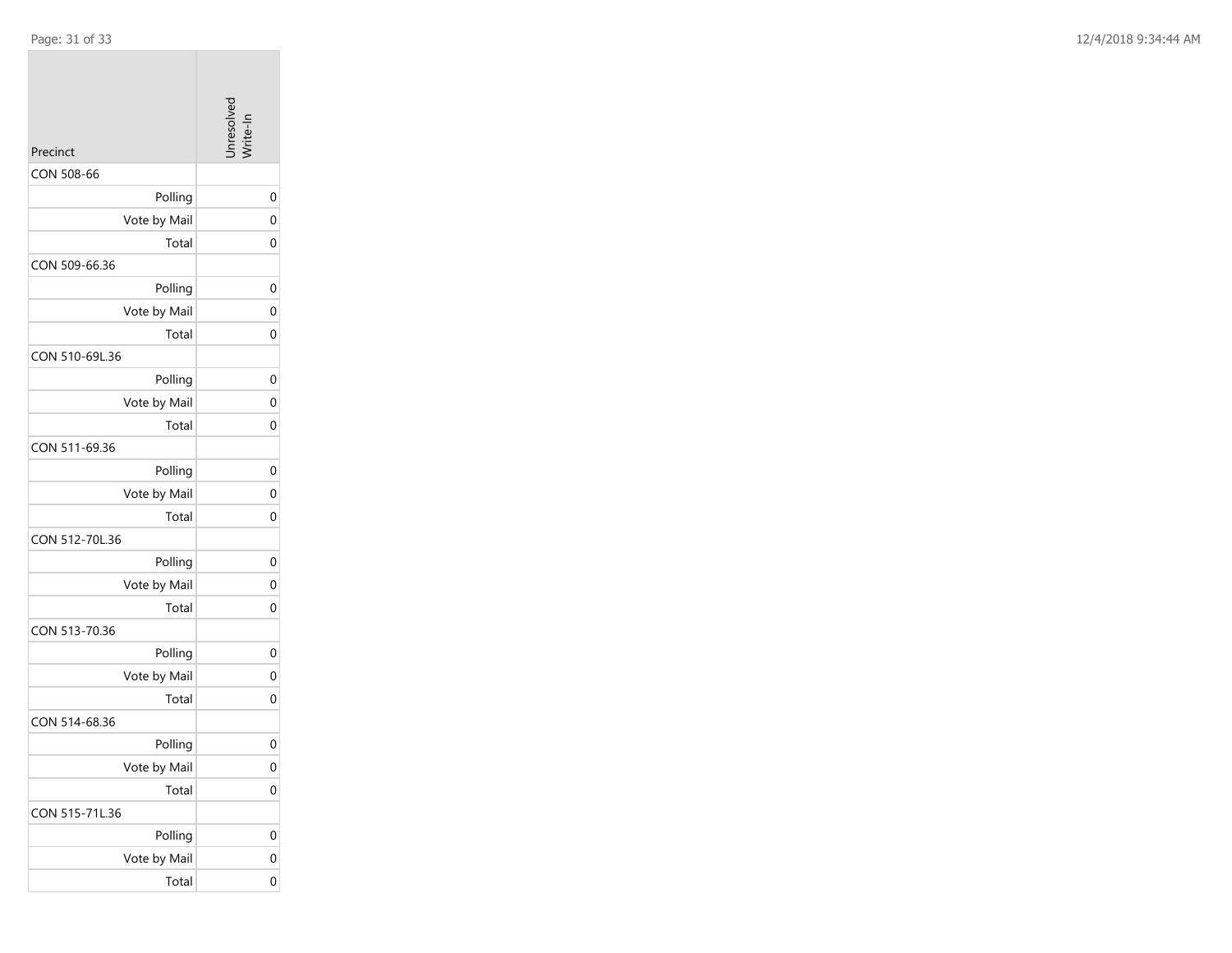| Precinct             | <b>Times Cast</b> | Registered<br>Voters | Undervotes | Overvotes |
|----------------------|-------------------|----------------------|------------|-----------|
| CON 516-72L.36       |                   |                      |            |           |
| Polling              | 311               | 1,661                | 29         | U         |
| Vote by Mail         | 807               | 1,661                | 44         | 0         |
| Total                | 1,118             | 1,661                | 73         | 0         |
| SLO - Total          | 13,663            | 18,665               | 802        | 2         |
| Electionwide - Total | 13,663            | 18,665               | 802        | 2         |

| Precinct             | YES   |        | $\overline{2}$ |        | <b>Total Votes</b> |
|----------------------|-------|--------|----------------|--------|--------------------|
| CON 516-72L.36       |       |        |                |        |                    |
| Polling              | 90    | 31.91% | 192            | 68.09% | 282                |
| Vote by Mail         | 286   | 37.48% | 477            | 62.52% | 763                |
| Total                | 376   | 35.98% | 669            | 64.02% | 1,045              |
| SLO - Total          | 4,403 | 34.24% | 8,456          | 65.76% | 12,859             |
| Electionwide - Total | 4,403 | 34.24% | 8,456          | 65.76% | 12,859             |